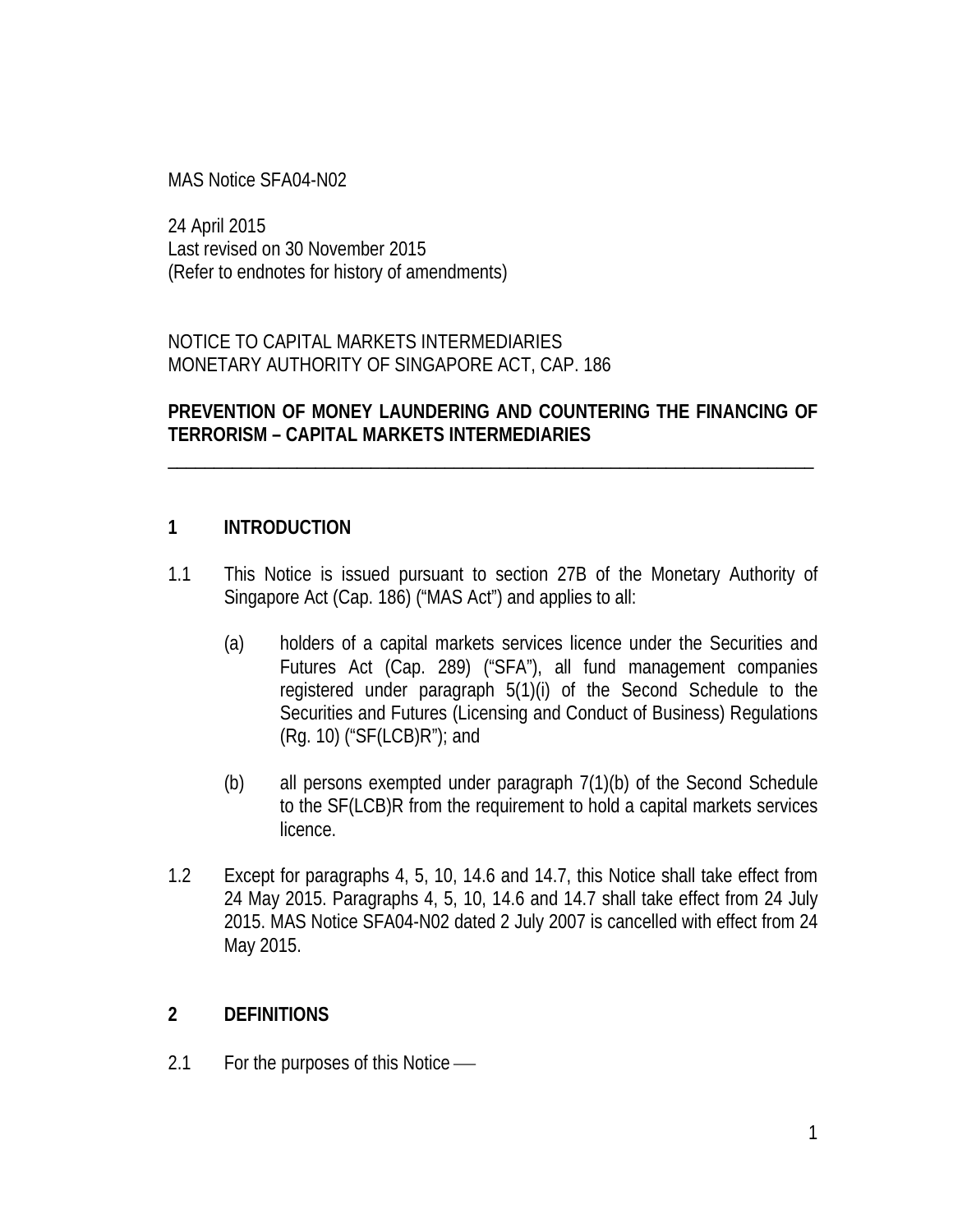"AML/CFT" means anti-money laundering and countering the financing of terrorism;

"Authority" means the Monetary Authority of Singapore;

"beneficial owner", in relation to a customer of a CMI, means the natural person who ultimately owns or controls the customer or the natural person on whose behalf a transaction is conducted or business relations are established, and includes any person who exercises ultimate effective control over a legal person or legal arrangement, but shall not include a natural person who is considered a customer of the CMI under subparagraph (c) of the definition of "customer" in this Notice;

"business relations" means

- (a) the opening or maintenance of an account by the CMI in the name of;
- (b) the provision of financial advice by the CMI to; or
- (c) the provision of fund management services by the CMI to,

a person (whether a natural person, legal person or legal arrangement);

"CDD measures" or "customer due diligence measures" means the measures required by paragraph 6;

"CDSA" means the Corruption, Drug Trafficking and Other Serious Crimes (Confiscation of Benefits) Act (Cap. 65A);

"CMI" means a person holding a capital markets services licence under the SFA, a fund management company registered under paragraph 5(1)(i) of the Second Schedule to the SF(LCB)R or a person exempted from the requirement to hold such a licence under paragraph 7(1)(b) of the Second Schedule to the SF(LCB)R;

"connected party"

(a) in relation to a legal person (other than a partnership), means any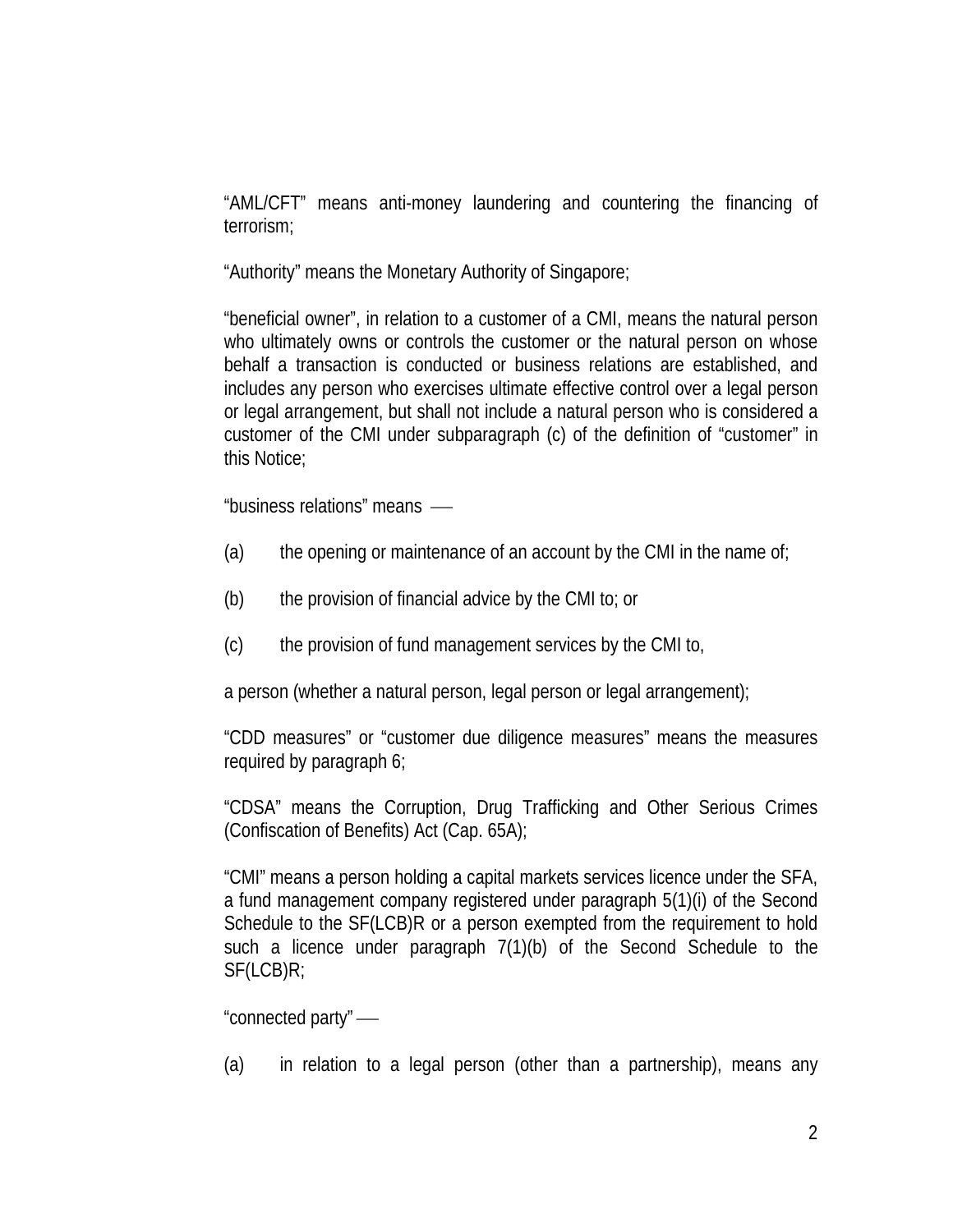director or any natural person having executive authority in the legal person;

- (b) in relation to a legal person that is a partnership, means any partner or manager $1$ ; and
- (c) in relation to a legal arrangement, means any natural person having executive authority in the legal arrangement;

"Core Principles" refers to the Core Principles for Effective Banking Supervision issued by the Basel Committee on Banking Supervision, the Objectives and Principles for Securities Regulation issued by the International Organisation of Securities Commissions, or the Insurance Core Principles issued by the International Association of Insurance Supervisors;

"customer", in relation to a CMI, means a person (whether a natural person, legal person or legal arrangement)

- (a) with whom the CMI establishes or intends to establish business relations;
- (b) for whom the CMI undertakes or intends to undertake any transaction without an account being opened; or
- (c) who invests into an investment vehicle to which the CMI provides the regulated activity of fund management, but shall not include an investment vehicle
	- (i) which is an entity as described in paragraph  $6.16(c)$  or  $6.16(d)$ ;
	- (ii) where the interests in the investment vehicle are distributed by a financial institution as described in paragraph 6.16(e) or 6.16(f); or
	- (iii) where the primary manager is a financial institution (other than the CMI) that is subject to and supervised for compliance with AML/CFT requirements consistent with standards set by FATF;

"entity" (other than in the definition of legal person) has the same meaning as

<span id="page-2-0"></span> $1$  In the case of a limited liability partnership or a limited partnership.  $\overline{\phantom{a}}$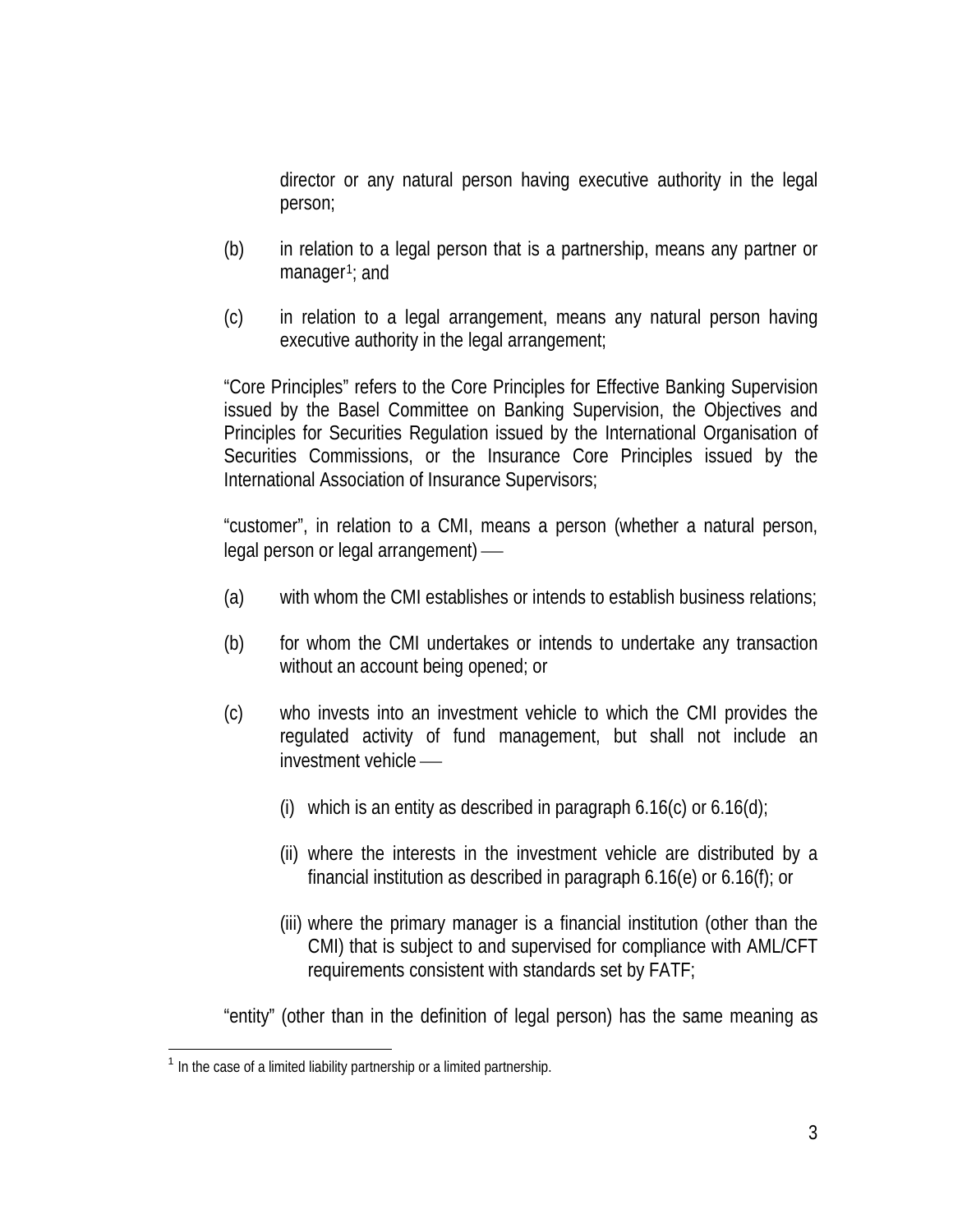defined in section 2(1) of the SFA, except that it shall include a trust;

"FATF" means the Financial Action Task Force;

"financial advice" means a financial advisory service as defined in section 2(1) of the Financial Advisers Act (Cap. 110) or advising on corporate finance as defined in section 2(1) of the SFA;

"financial group" means a group that consists of a legal person or legal arrangement exercising control and coordinating functions over the rest of the group for the application of group supervision under the Core Principles, and its branches and subsidiaries that are financial institutions as defined in section 27A(6) of the MAS Act or the equivalent financial institutions outside Singapore;

"fund management" has the same meaning as defined in the Second Schedule to the SFA, except that a reference to "customer" has the same meaning as defined in this Notice;

"government entity" means a government of a country or jurisdiction, a ministry within such a government, or an agency specially established by such a government through written law;

"legal arrangement" means a trust or other similar arrangement;

"legal person" means an entity other than a natural person that can establish a permanent customer relationship with a financial institution or otherwise own property;

"officer" means any director or any member of the committee of management of the CMI;

"partnership" means a partnership, a limited partnership within the meaning of the Limited Partnerships Act (Cap. 163B) or a limited liability partnership within the meaning of the Limited Liability Partnerships Act (Cap. 163A);

"personal data" has the same meaning as defined in section 2(1) of the Personal Data Protection Act 2012 (Act 26 of 2012);

"reasonable measures" means appropriate measures which are commensurate with the money laundering or terrorism financing risks;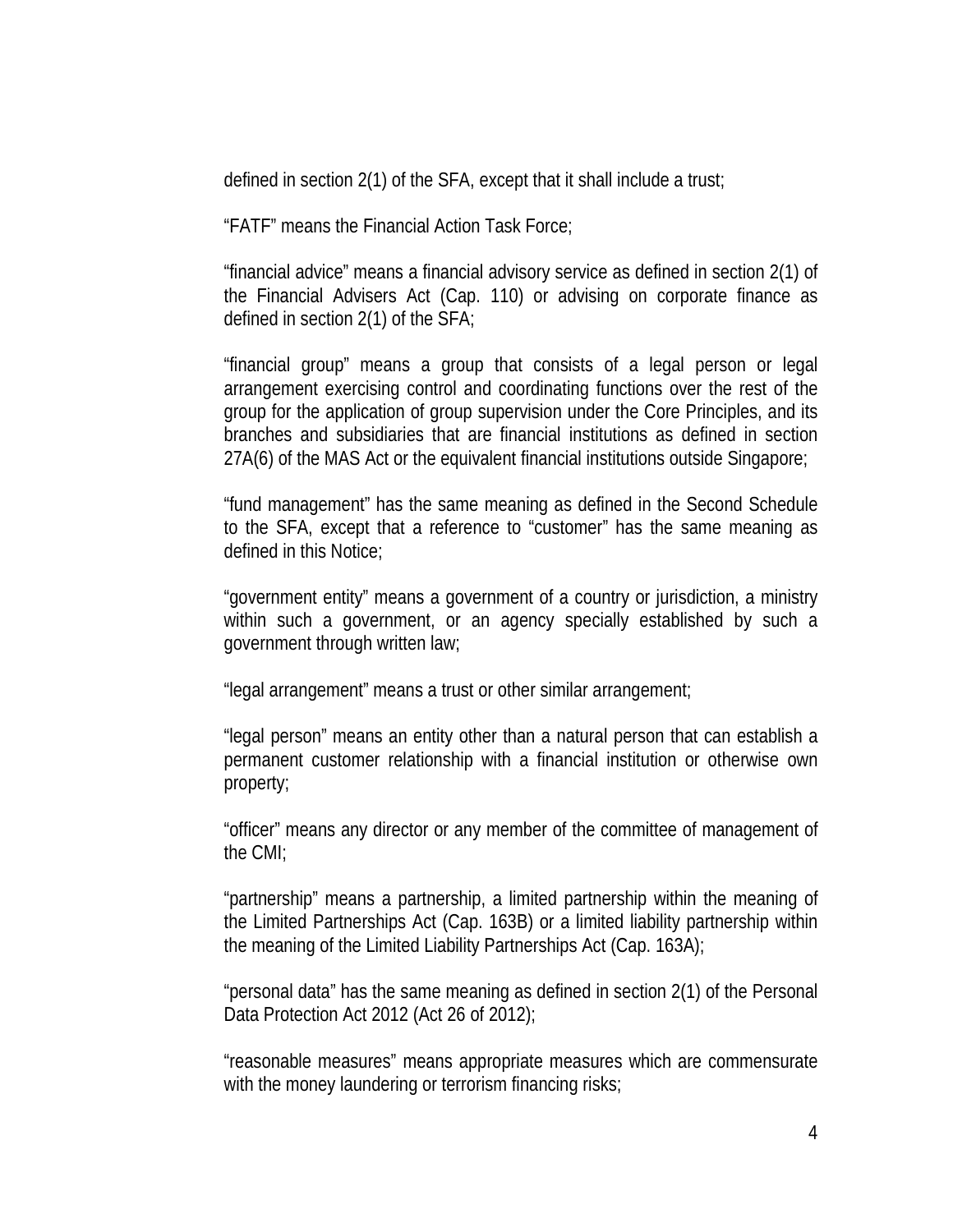"STR" means suspicious transaction report;

"STRO" means the Suspicious Transaction Reporting Office, Commercial Affairs Department of the Singapore Police Force; and

"TSOFA" means the Terrorism (Suppression of Financing) Act (Cap. 325).

- 2.2 A reference to any threshold or value limit expressed in S\$ shall include a reference to the equivalent amount expressed in any other currency.
- 2.3 The expressions used in this Notice shall, except where defined in this Notice or where the context otherwise requires, have the same meanings as in the SFA.

# **3 UNDERLYING PRINCIPLES**

- 3.1 This Notice is based on the following principles, which shall serve as a guide for all CMIs in the conduct of their operations and business activities:
	- (a) A CMI shall exercise due diligence when dealing with customers, natural persons appointed to act on the customer's behalf, connected parties of the customer and beneficial owners of the customer.
	- (b) A CMI shall conduct its business in conformity with high ethical standards, and guard against establishing any business relations or undertaking any transaction, that is or may be connected with or may facilitate money laundering or terrorism financing.
	- (c) A CMI shall, to the fullest extent possible, assist and cooperate with the relevant law enforcement authorities in Singapore to prevent money laundering and terrorism financing.

# **4 ASSESSING RISKS AND APPLYING A RISK-BASED APPROACH**

## **Risk Assessment**

4.1 A CMI shall take appropriate steps to identify, assess and understand, its money laundering and terrorism financing risks in relation to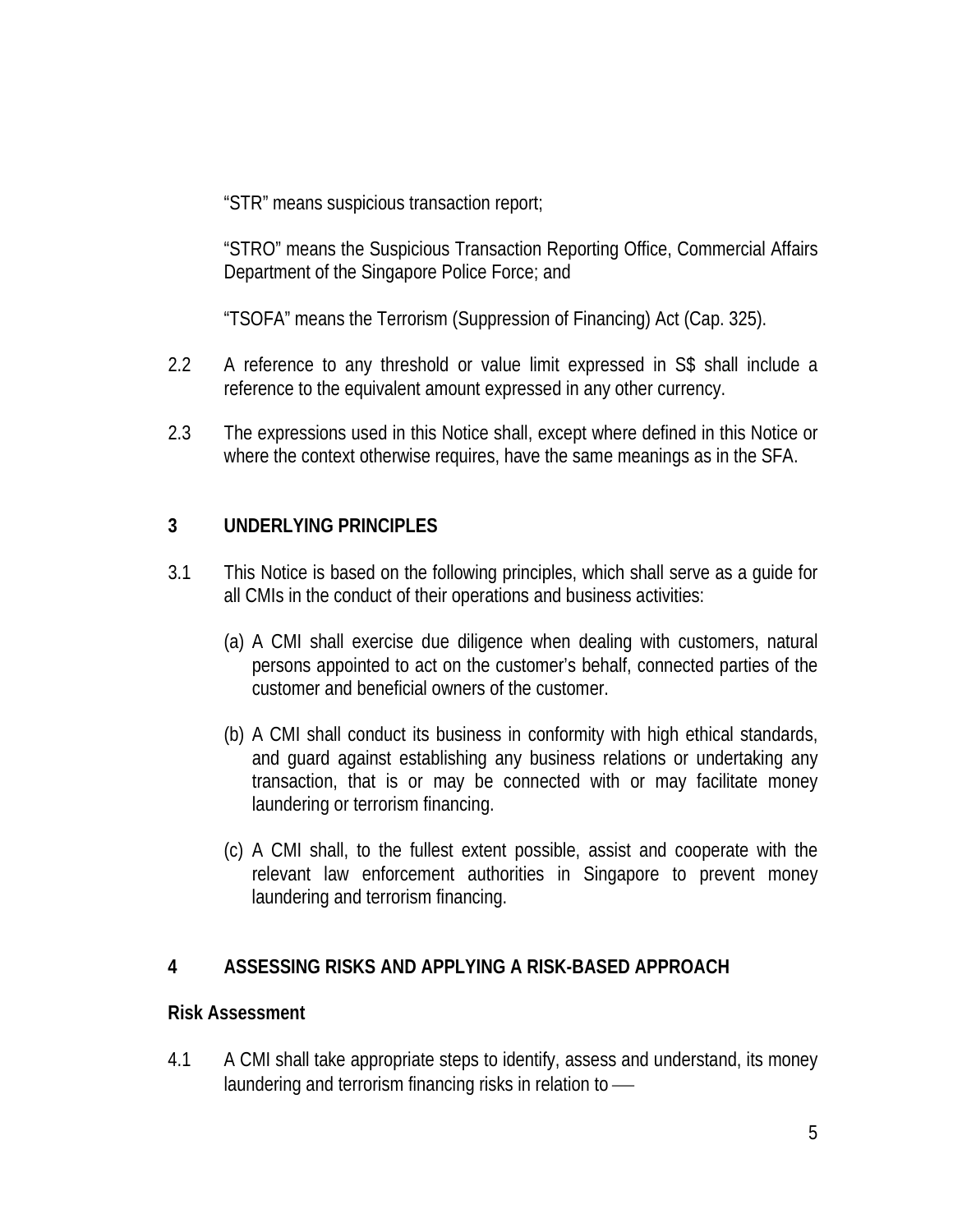- (a) its customers;
- $(b)$  the countries or jurisdictions its customers are from or in;
- (c) the countries or jurisdictions the CMI has operations in; and
- (d) the products, services, transactions and delivery channels of the CMI.
- 4.2 The appropriate steps referred to in paragraph 4.1 shall include
	- (a) documenting the CMI's risk assessments;
	- (b) considering all the relevant risk factors before determining the level of overall risk and the appropriate type and extent of mitigation to be applied;
	- (c) keeping the CMI's risk assessments up-to-date; and
	- (d) having appropriate mechanisms to provide its risk assessment information to the Authority.

# **Risk Mitigation**

- 4.3 A CMI shall
	- (a) develop and implement policies, procedures and controls, which are approved by senior management, to enable the CMI to effectively manage and mitigate the risks that have been identified by the CMI or notified to it by the Authority or other relevant authorities in Singapore;
	- (b) monitor the implementation of those policies, procedures and controls and enhance them if necessary;
	- (c) perform enhanced measures where higher risks are identified, to effectively manage and mitigate those higher risks; and
	- (d) ensure that the performance of measures or enhanced measures to effectively manage and mitigate the identified risks address the risk assessment and guidance from the Authority or other relevant authorities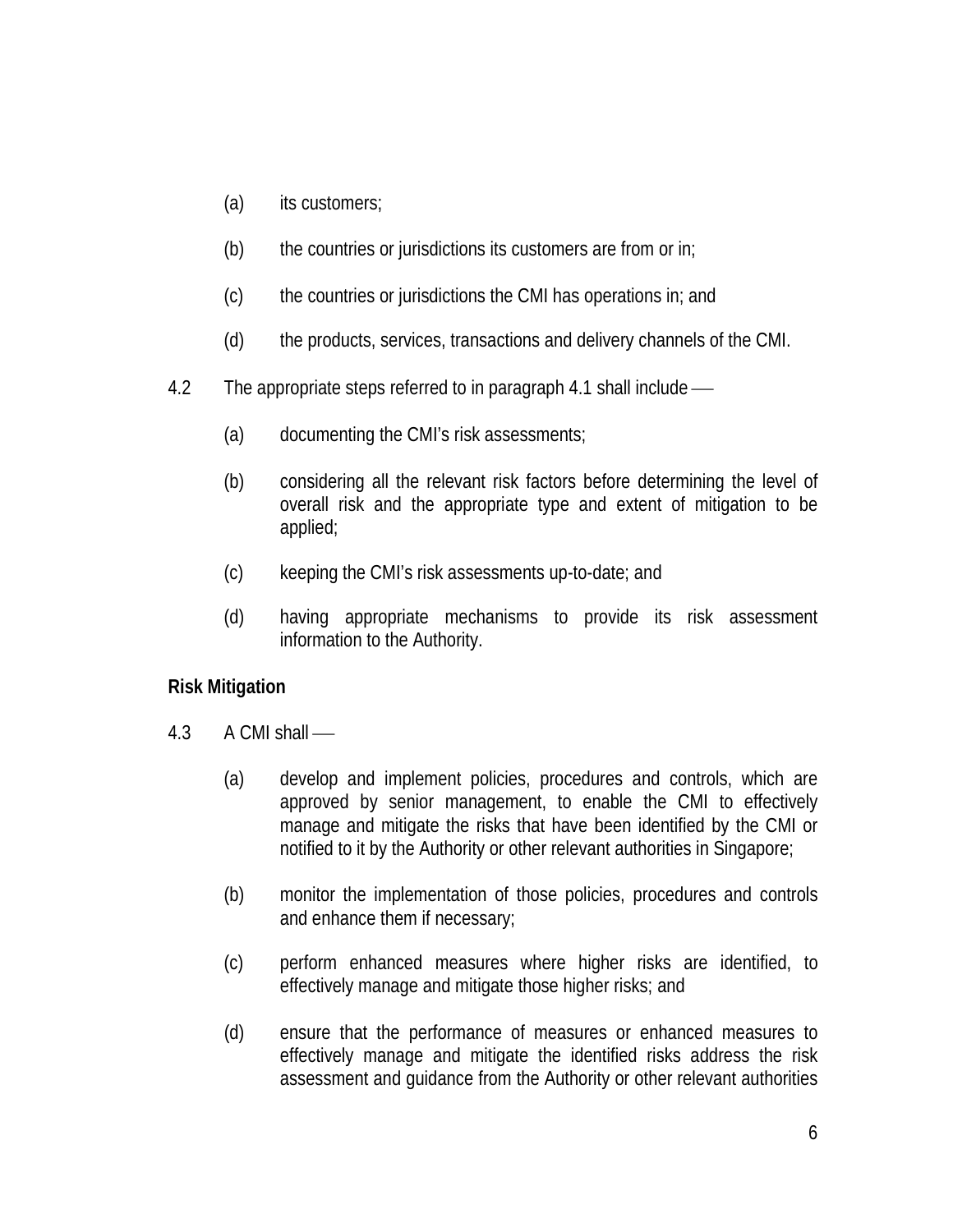in Singapore.

# **5 NEW PRODUCTS, PRACTICES AND TECHNOLOGIES**

- 5.1 A CMI shall identify and assess the money laundering and terrorism financing risks that may arise in relation to
	- (a) the development of new products and new business practices, including new delivery mechanisms; and
	- (b) the use of new or developing technologies for both new and pre-existing products.
- 5.2 A CMI shall undertake the risk assessments, prior to the launch or use of such products, practices and technologies (to the extent such use is permitted by this Notice), and shall take appropriate measures to manage and mitigate the risks.
- 5.3 A CMI shall, in complying with the requirements of paragraphs 5.1 and 5.2, pay special attention to any -
	- (a) new products and new business practices, including new delivery mechanisms; and
	- (b) new or developing technologies,

that favour anonymity.

# **6 CUSTOMER DUE DILIGENCE ("CDD")**

# **Anonymous or Fictitious Account**

6.1 No CMI shall open or maintain an anonymous account or an account in a fictitious name.

# **Where There Are Reasonable Grounds for Suspicion prior to the Establishment of Business Relations or Undertaking any Transaction without opening an Account**

6.2 Prior to a CMI establishing business relations or undertaking any transaction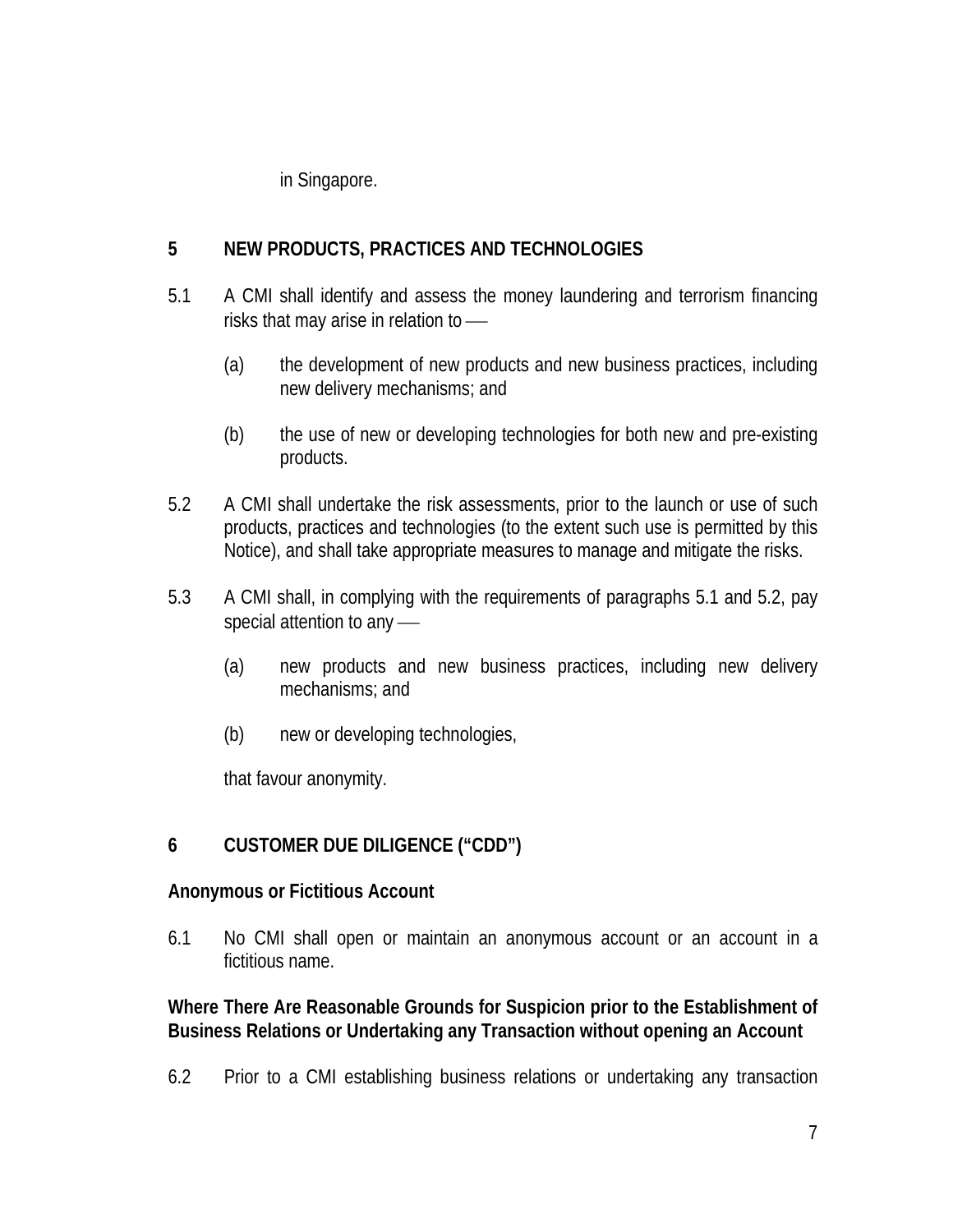without opening an account, where the CMI has any reasonable grounds to suspect that the assets or funds of a customer are proceeds of drug dealing or criminal conduct as defined in the CDSA, or are property related to the facilitation or carrying out of any terrorism financing offence as defined in the TSOFA, the CMI shall

- (a) not establish business relations with, or undertake a transaction for, the customer; and
- (b) file an  $STR<sup>2</sup>$  $STR<sup>2</sup>$  $STR<sup>2</sup>$ , and extend a copy to the Authority for information.

## **When CDD is to be Performed**

- 6.3 A CMI shall perform the measures as required by paragraphs 6, 7 and 8 when
	- (a) the CMI establishes business relations with any customer;
	- (b) the CMI undertakes any transaction of a value exceeding S\$20,000 for any customer who has not otherwise established business relations with the CMI;
	- (c) there is a suspicion of money laundering or terrorism financing, notwithstanding that the CMI would not otherwise be required by this Notice to perform the measures as required by paragraphs 6, 7 and 8; or
	- (d) the CMI has doubts about the veracity or adequacy of any information previously obtained.
- 6.4 Where a CMI suspects that two or more transactions are or may be related, linked or the result of a deliberate restructuring of an otherwise single transaction into smaller transactions in order to evade the measures provided for in this Notice in relation to the circumstances set out in paragraph 6.3(b), the CMI shall treat the transactions as a single transaction and aggregate their values for the purposes of this Notice.

<span id="page-7-0"></span><sup>&</sup>lt;sup>2</sup> Please note in particular section 48 of the CDSA on tipping-off.  $\overline{a}$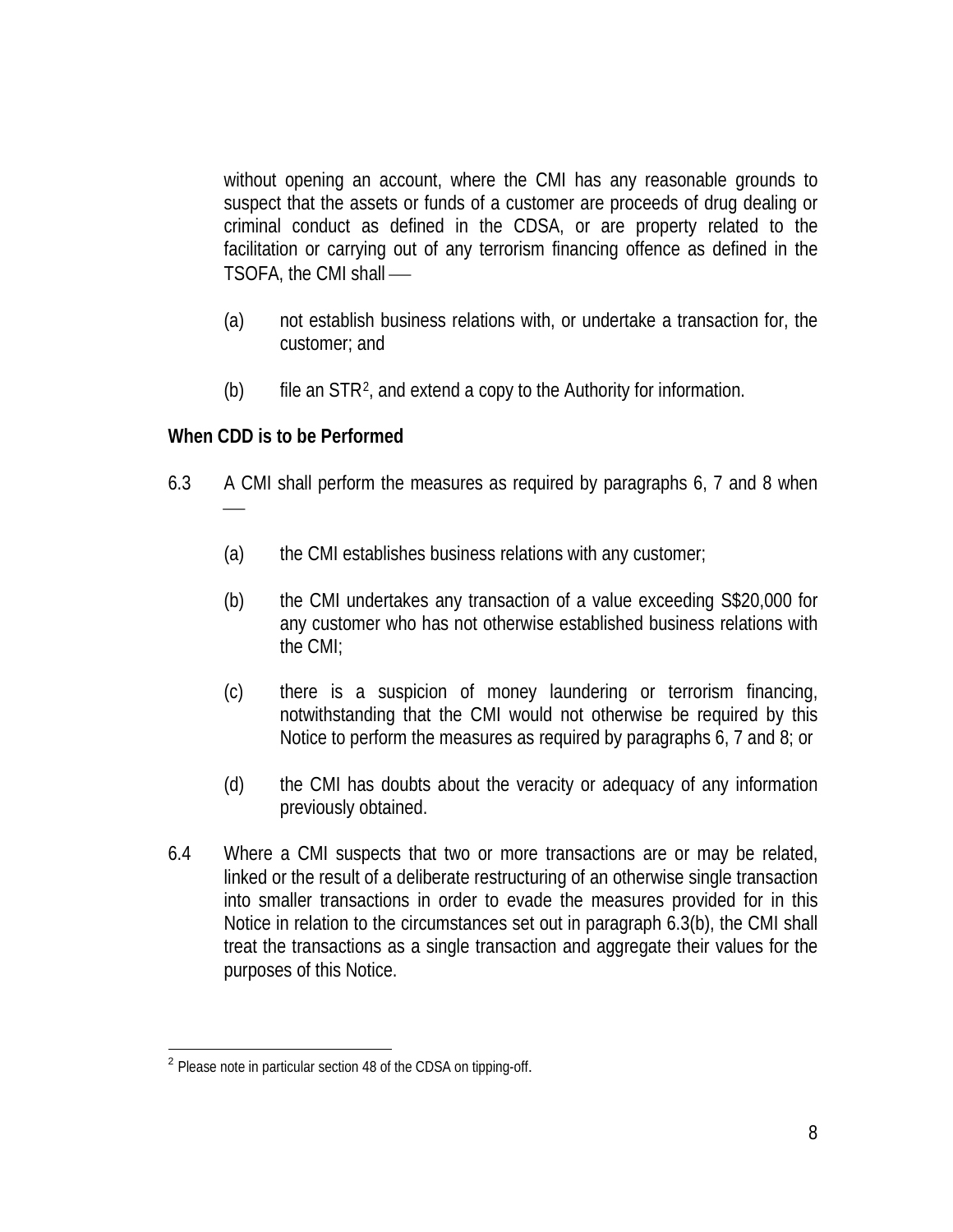## (I) Identification of Customer

- 6.5 A CMI shall identify each customer.
- 6.6 For the purposes of paragraph 6.5, a CMI shall obtain at least the following information:
	- (a) full name, including any aliases;
	- (b) unique identification number (such as an identity card number, birth certificate number or passport number, or where the customer is not a natural person, the incorporation number or business registration number);
	- $(c)$  the customer's  $-$ 
		- (i) residential address; or
		- (ii) registered or business address, and if different, principal place of business,

as may be appropriate;

- (d) date of birth, establishment, incorporation or registration (as may be appropriate); and
- (e) nationality, place of incorporation or place of registration (as may be appropriate).
- 6.7 Where the customer is a legal person or legal arrangement, the CMI shall, apart from identifying the customer, also identify the legal form, constitution and powers that regulate and bind the legal person or legal arrangement.
- 6.8 Where the customer is a legal person or legal arrangement, the CMI shall identify the connected parties of the customer, by obtaining at least the following information of each connected party:
	- (a) full name, including any aliases; and
	- (b) unique identification number (such as an identity card number, birth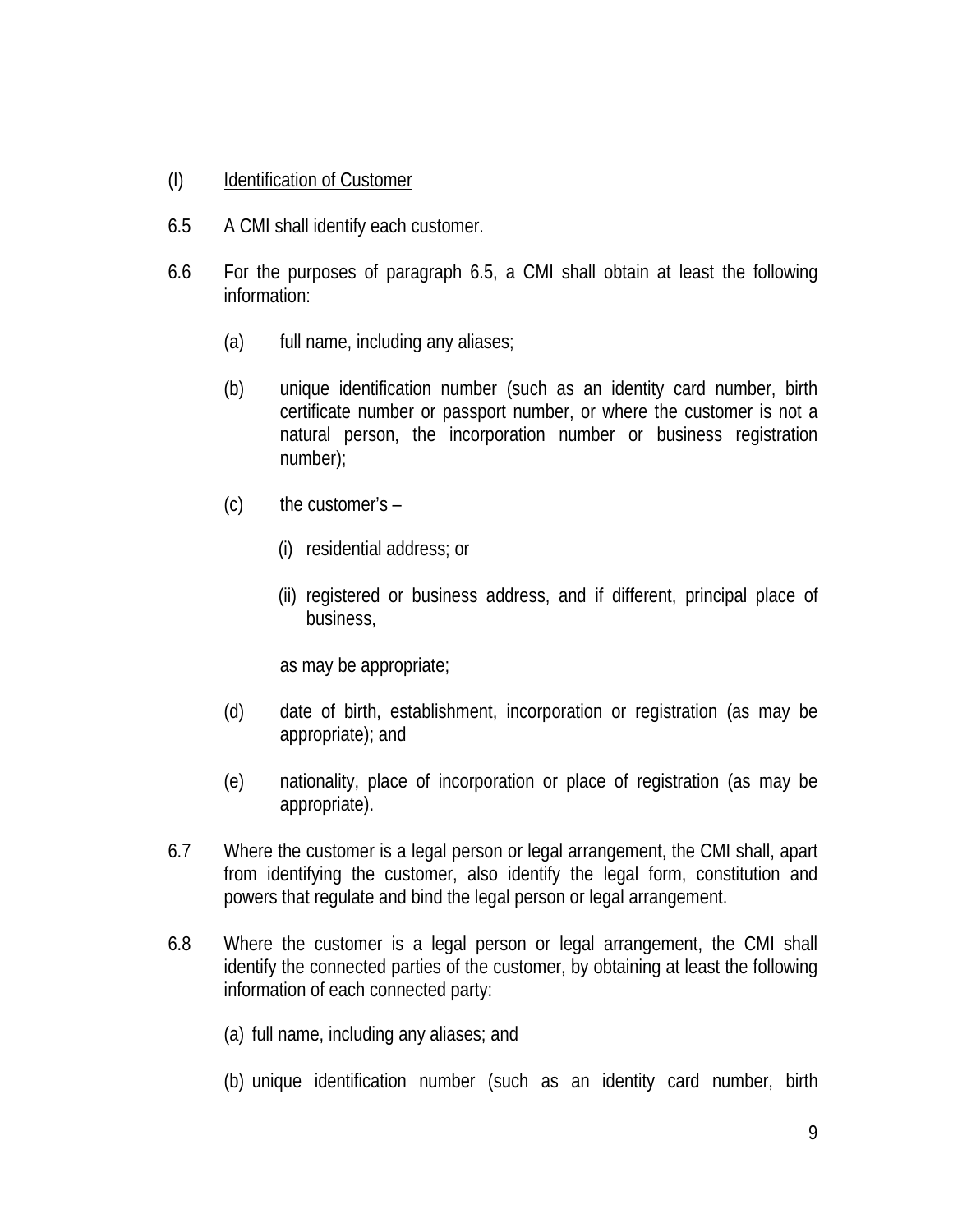certificate number or passport number of the connected party).

- (II) Verification of Identity of Customer
- 6.9 A CMI shall verify the identity of the customer using reliable, independent source data, documents or information. Where the customer is a legal person or legal arrangement, a CMI shall verify the legal form, proof of existence, constitution and powers that regulate and bind the customer, using reliable, independent source data, documents or information.
- (III) Identification and Verification of Identity of Natural Person Appointed to Act on a Customer's Behalf
- 6.10 Where a customer appoints one or more natural persons to act on his behalf in establishing business relations with a CMI or the customer is not a natural person, the CMI shall
	- (a) identify each natural person who acts or is appointed to act on behalf of the customer by obtaining at least the following information of such natural person:
		- (i) full name, including any aliases;
		- (ii) unique identification number (such as an identity card number, birth certificate number or passport number);
		- (iii) residential address;
		- (iv) date of birth;
		- (v) nationality; and
	- (b) verify the identity of each natural person using reliable, independent source data, documents or information.
- 6.11 A CMI shall verify the due authority of each natural person appointed to act on behalf of the customer by obtaining at least the following:
	- (a) the appropriate documentary evidence authorising the appointment of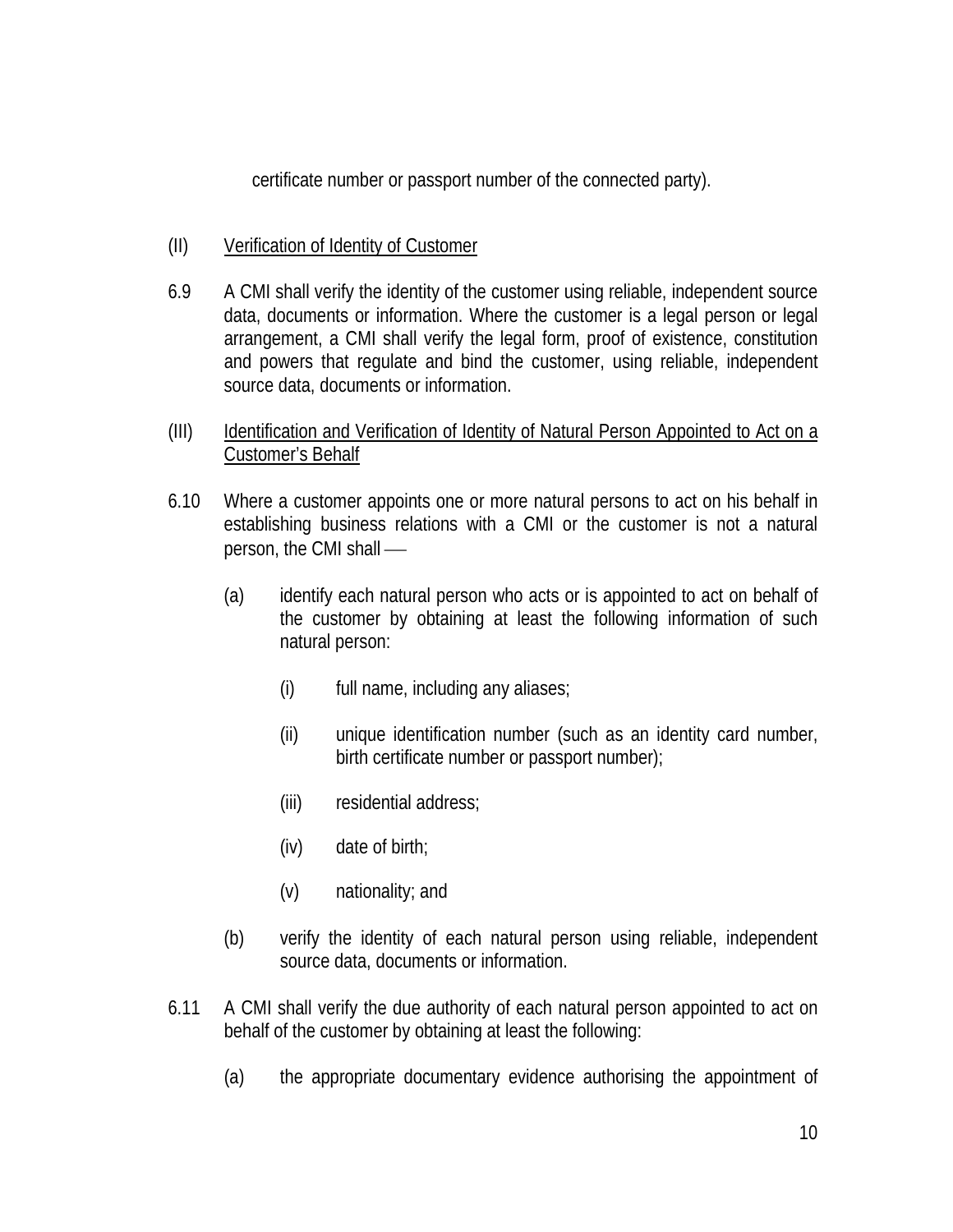such natural person by the customer to act on his or its behalf; and

- (b) the specimen signature of such natural person appointed.
- 6.12 Where the customer is a Singapore Government entity, the CMI shall only be required to obtain such information as may be required to confirm that the customer is a Singapore Government entity as asserted.
- (IV) Identification and Verification of Identity of Beneficial Owner
- 6.13 Subject to paragraph 6.16, a CMI shall inquire if there exists any beneficial owner in relation to a customer.
- 6.14 Where there is one or more beneficial owner in relation to a customer, the CMI shall identify the beneficial owners and take reasonable measures to verify the identities of the beneficial owners using the relevant information or data obtained from reliable, independent sources. The CMI shall
	- $(a)$  for customers that are legal persons
		- (i) identify the natural persons (whether acting alone or together) who ultimately own the legal person;
		- (ii) to the extent that there is doubt under subparagraph (i) as to whether the natural persons who ultimately own the legal person are the beneficial owners or where no natural persons ultimately own the legal person, identify the natural persons (if any) who ultimately control the legal person or have ultimate effective control of the legal person; and
		- (iii) where no natural persons are identified under subparagraph (i) or (ii), identify the natural persons having executive authority in the legal person, or in equivalent or similar positions;
	- $(b)$  for customers that are legal arrangements
		- $(i)$  for trusts, identify the settlor, the trustee, the protector (if any), the beneficiaries (including every beneficiary that falls within a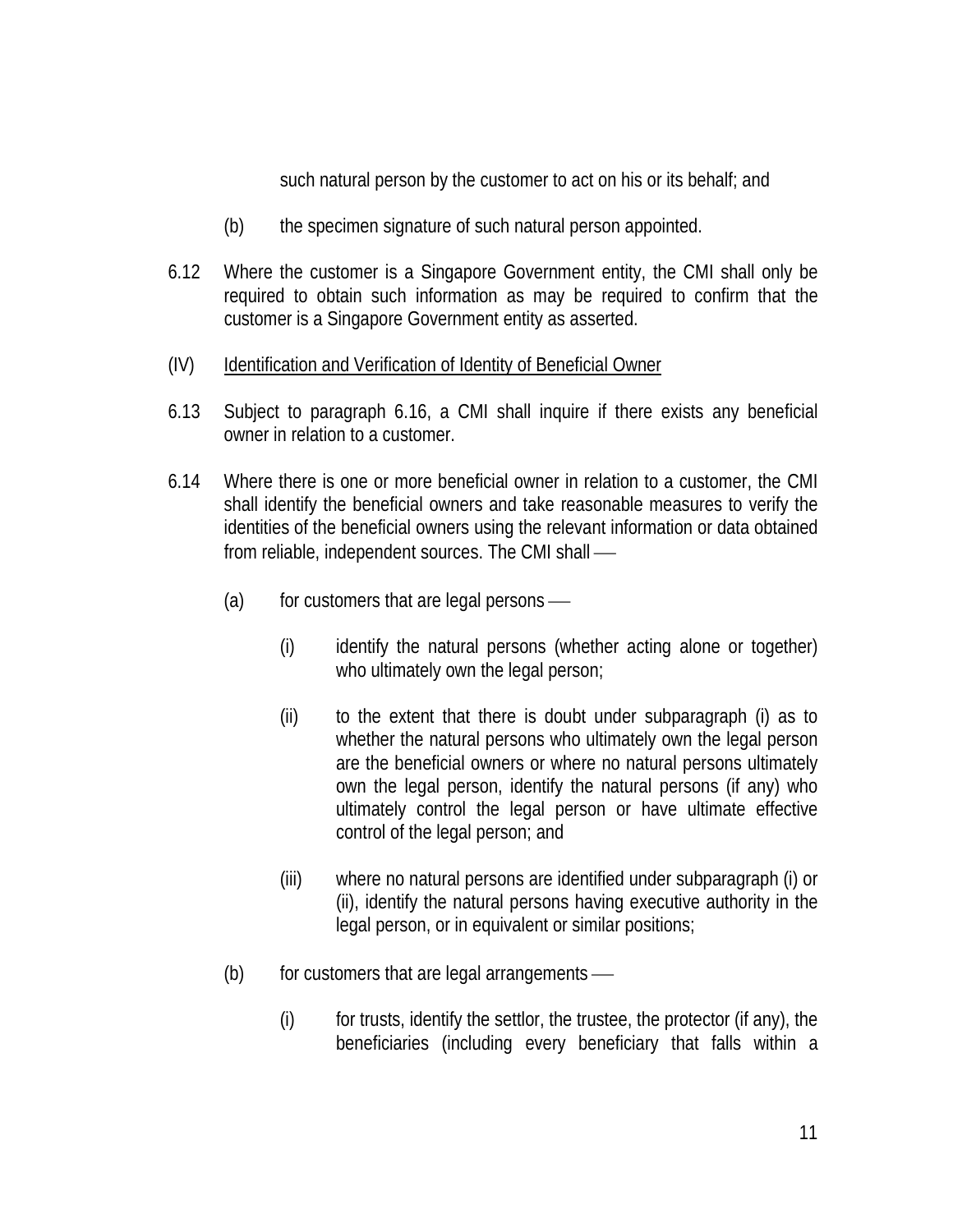designated characteristic or class) [3](#page-11-0) , and any natural person exercising ultimate ownership, ultimate control or ultimate effective control over the trust (including through a chain of control or ownership); and

- (ii) for other types of legal arrangements, identify persons in equivalent or similar positions, as those described under subparagraph (i).
- 6.15 Where the customer is not a natural person, the CMI shall understand the nature of the customer's business and its ownership and control structure.
- 6.16 A CMI shall not be required to inquire if there exists any beneficial owner in relation to a customer that is —
	- (a) *Deleted with effect from 30 November 2015;*
	- (b) *Deleted with effect from 30 November 2015;*
	- (c) an entity listed on the Singapore Exchange;
	- (d) an entity listed on a stock exchange outside of Singapore that is subject  $to$ 
		- (i) regulatory disclosure requirements; and
		- (ii) requirements relating to adequate transparency in respect of its beneficial owners (imposed through stock exchange rules, law or other enforceable means);
	- (e) a financial institution set out in Appendix 1;

- (a) before making a distribution to that beneficiary; or
- (b) when that beneficiary intends to exercise vested rights.

<span id="page-11-0"></span><sup>&</sup>lt;sup>3</sup> In relation to a beneficiary of a trust designated by characteristics or by class, the CMI shall obtain sufficient information about the beneficiary to satisfy itself that it will be able to establish the identity of the beneficiary —  $\overline{\phantom{a}}$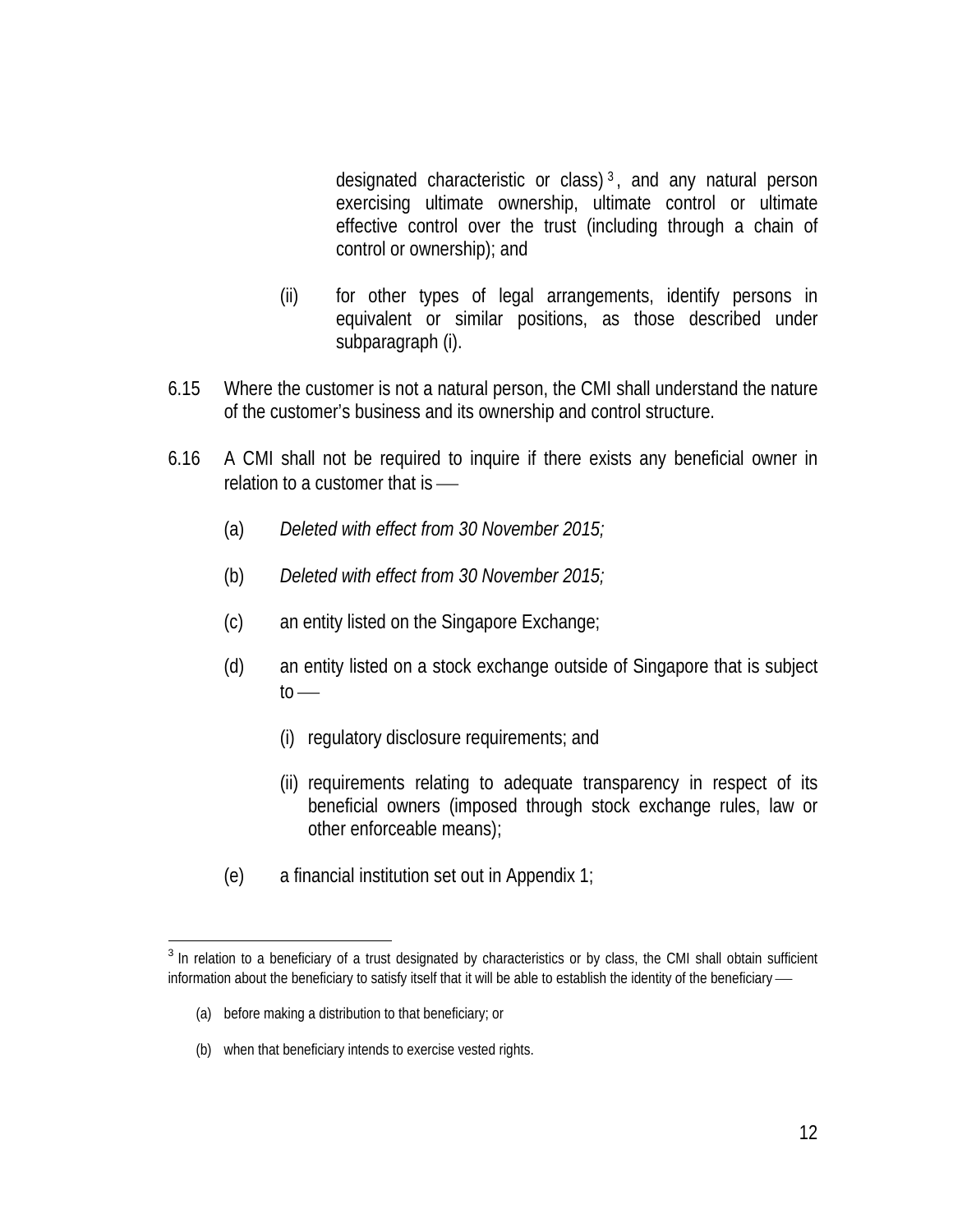- (f) a financial institution incorporated or established outside Singapore that is subject to and supervised for compliance with AML/CFT requirements consistent with standards set by the FATF; or
- (g) an investment vehicle where the managers are financial institutions
	- (i) set out in Appendix 1; or
	- (ii) incorporated or established outside Singapore but are subject to and supervised for compliance with AML/CFT requirements consistent with standards set by the FATF,

unless the CMI has doubts about the veracity of the CDD information, or suspects that the customer, business relations with, or transaction for the customer, may be connected with money laundering or terrorism financing.

[MAS Notice SFA04-N02 (Amendment) 2015]

- 6.17 For the purposes of paragraph 6.16(f) and 6.16(g)(ii), a CMI shall document the basis for its determination that the requirements in those paragraphs have been duly met.
- (IVA) Identification of Beneficiary
- 6.17A This paragraph shall apply where a CMI distributes life policies on behalf of a direct life insurer licensed under section 8 of the Insurance Act (Cap. 142).
- 6.17B A CMI shall, as soon as a beneficiary of a life policy is identified to the CMI as a specifically named natural person, legal person or legal arrangement, obtain the full name, including any aliases, of such beneficiary.
- 6.17C A CMI shall, as soon as a beneficiary of a life policy is designated by characteristics, class or other means and is known to the CMI, obtain sufficient information concerning the beneficiary to satisfy the direct life insurer that such direct life insurer will be able to establish the identity of the beneficiary at the time of payout.

[MAS Notice SFA04-N02 (Amendment) 2015]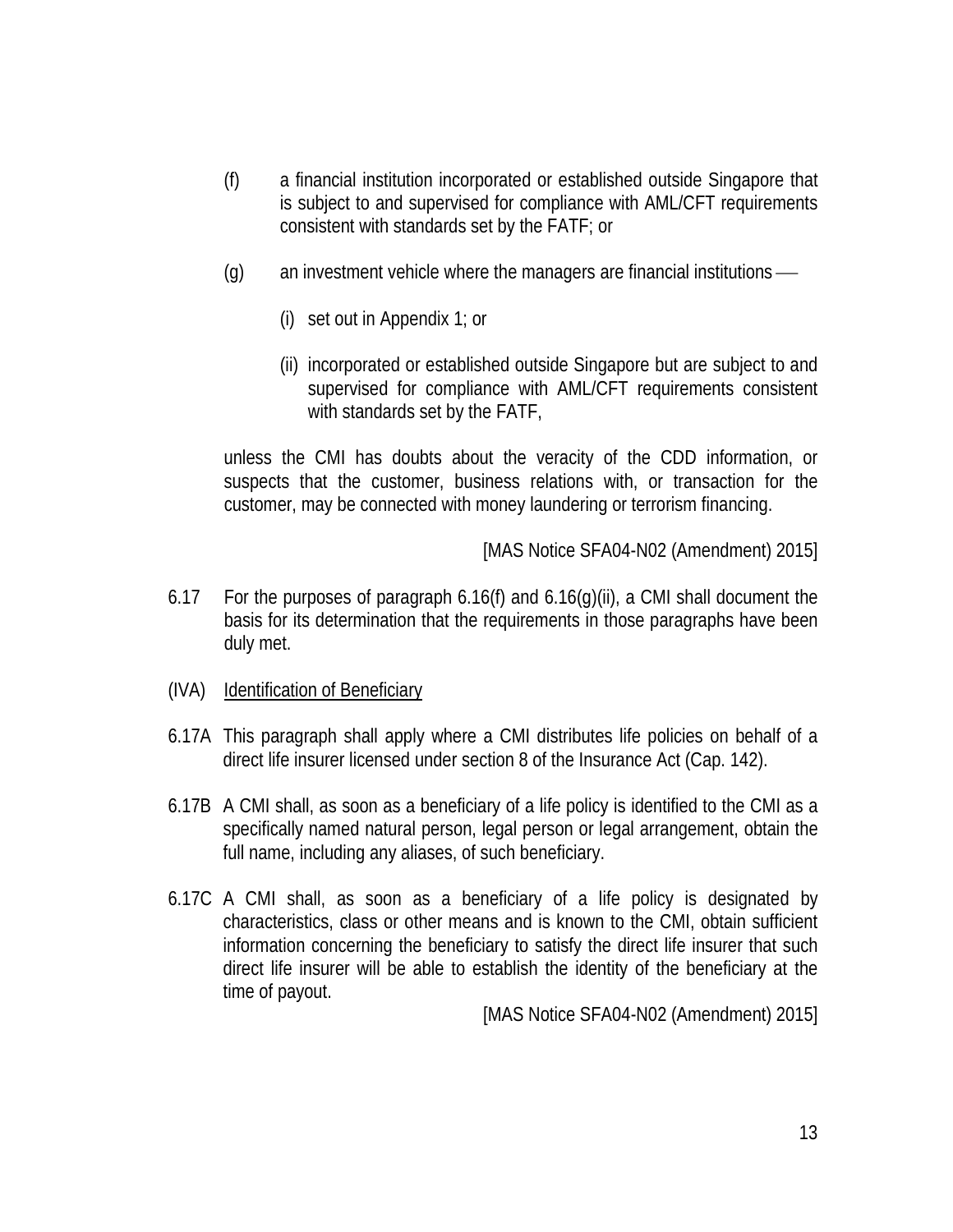- (V) Information on the Purpose and Intended Nature of Business Relations
- 6.18 A CMI shall, when processing the application to establish business relations, understand and as appropriate, obtain from the customer information as to the purpose and intended nature of business relations.
- (VI) Ongoing Monitoring
- 6.19 A CMI shall monitor on an ongoing basis, its business relations with customers.
- 6.20 A CMI shall, during the course of business relations with a customer, observe the conduct of the customer's account and scrutinise transactions undertaken throughout the course of business relations, to ensure that the transactions are consistent with the CMI's knowledge of the customer, its business and risk profile and where appropriate, the source of funds.
- 6.21 A CMI shall pay special attention to all complex, unusually large or unusual patterns of transactions, undertaken throughout the course of business relations, that have no apparent or visible economic or lawful purpose.
- 6.22 For the purposes of ongoing monitoring, a CMI shall put in place and implement adequate systems and processes, commensurate with the size and complexity of the CMI, to
	- (a) monitor its business relations with customers; and
	- (b) detect and report suspicious, complex, unusually large or unusual patterns of transactions.
- 6.23 A CMI shall, to the extent possible, inquire into the background and purpose of the transactions in paragraph 6.21 and document its findings with a view to making this information available to the relevant authorities should the need arise.
- 6.24 A CMI shall ensure that the CDD data, documents and information obtained in respect of customers, natural persons appointed to act on behalf of the customers, connected parties of the customers and beneficial owners of the customers, are relevant and kept up-to-date by undertaking reviews of existing CDD data, documents and information, particularly for higher risk categories of customers.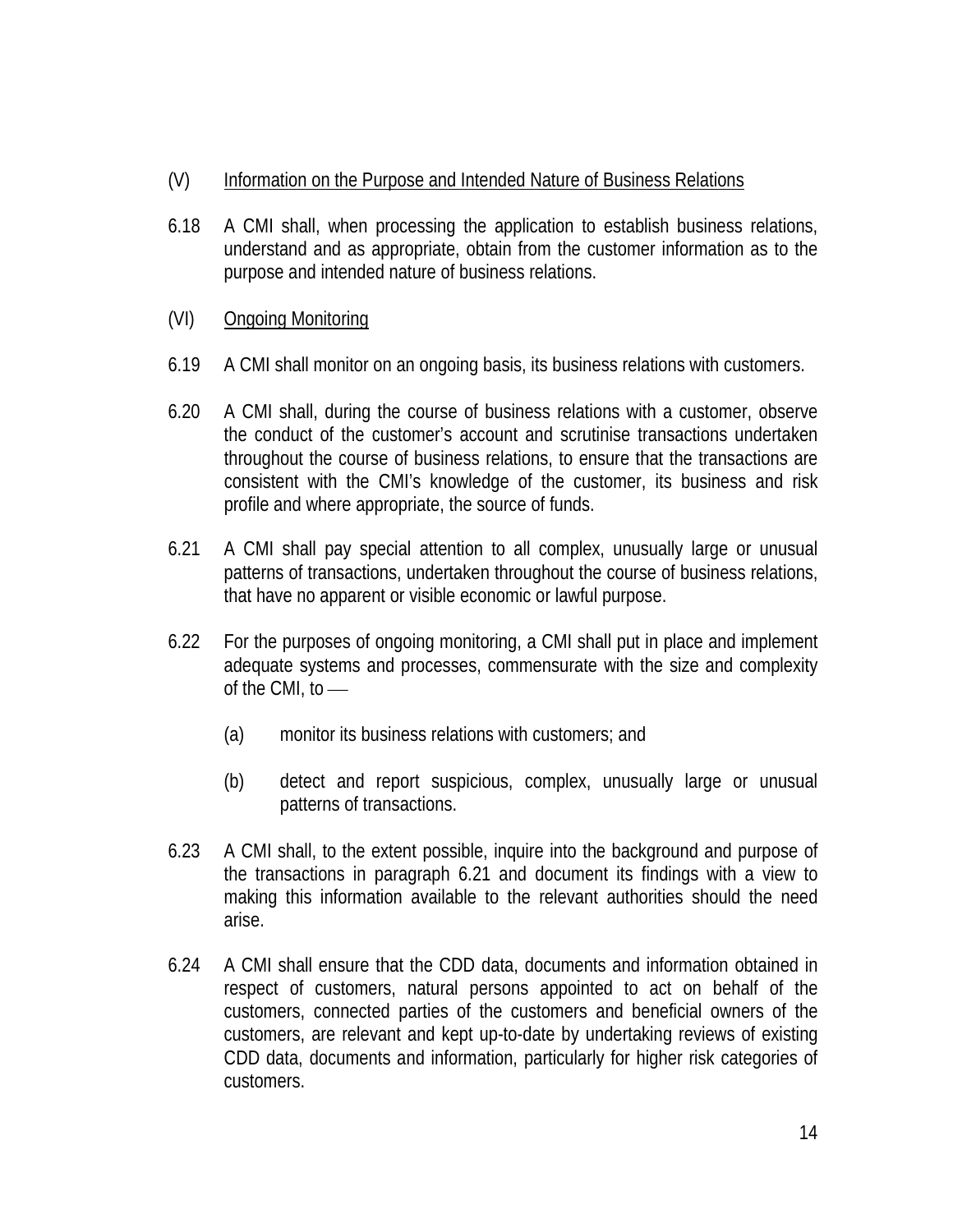- 6.25 Where there are any reasonable grounds for suspicion that existing business relations with a customer are connected with money laundering or terrorism financing, and where the CMI considers it appropriate to retain the customer
	- (a) the CMI shall substantiate and document the reasons for retaining the customer; and
	- (b) the customer's business relations with the CMI shall be subject to commensurate risk mitigation measures, including enhanced ongoing monitoring.
- 6.26 Where the CMI assesses the customer or the business relations with the customer referred to in paragraph 6.25 to be of higher risk, the CMI shall perform enhanced CDD measures, which shall include obtaining the approval of the CMI's senior management to retain the customer.

## **CDD Measures for Non-Face-to-Face Business Relations**

- 6.27 A CMI shall develop policies and procedures to address any specific risks associated with non-face-to-face business relations with a customer or transactions for a customer.
- 6.28 A CMI shall implement the policies and procedures referred to in paragraph 6.27 when establishing business relations with a customer and when conducting ongoing due diligence.
- 6.29 Where there is no face-to-face contact, the CMI shall perform CDD measures that are at least as stringent as those that would be required to be performed if there was face-to-face contact.

## **Reliance by Acquiring CMI on Measures Already Performed**

- 6.30 When a CMI ("acquiring CMI") acquires, either in whole or in part, the business of another financial institution (whether in Singapore or elsewhere), the acquiring CMI shall perform the measures as required by paragraphs 6, 7 and 8, on the customers acquired with the business at the time of acquisition except where the acquiring CMI has
	- (a) acquired at the same time all corresponding customer records (including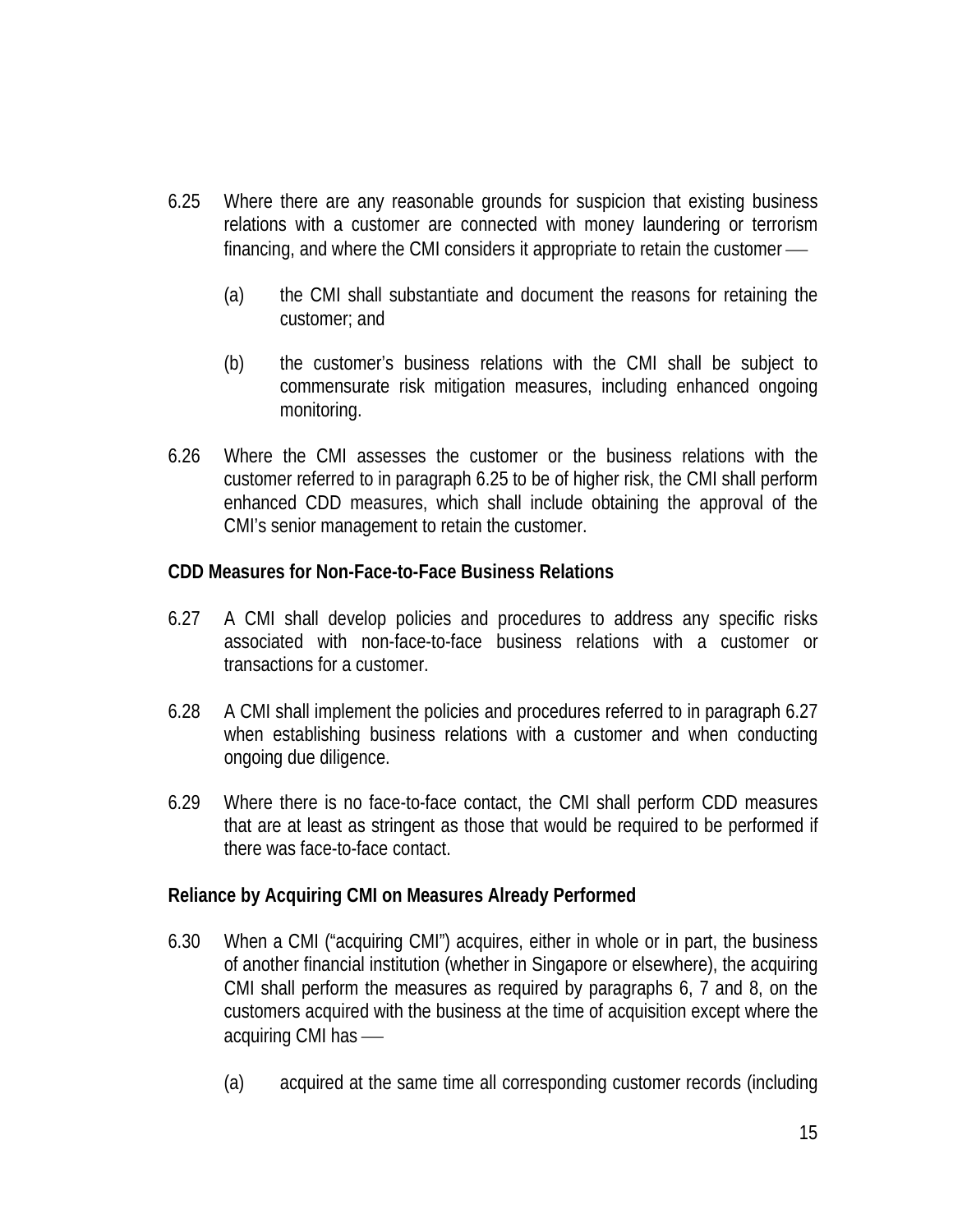CDD information) and has no doubt or concerns about the veracity or adequacy of the information so acquired; and

(b) conducted due diligence enquiries that have not raised any doubt on the part of the acquiring CMI as to the adequacy of AML/CFT measures previously adopted in relation to the business or part thereof now acquired by the acquiring CMI and document such enquiries.

#### **Measures for Non-Account Holder**

- 6.31 A CMI that undertakes any transaction of a value exceeding S\$20,000 for any customer who does not otherwise have business relations with the CMI shall
	- (a) perform CDD measures as if the customer had applied to the CMI to establish business relations; and
	- (b) record adequate details of the transaction so as to permit the reconstruction of the transaction, including the nature and date of the transaction, the type and amount of currency involved, the value date, and the details of the payee or beneficiary.

## **Timing for Verification**

- 6.32 Subject to paragraphs 6.33 and 6.34, a CMI shall complete verification of the identity of a customer as required by paragraph 6.9, natural persons appointed to act on behalf of the customer as required by paragraph 6.10(b) and beneficial owners of the customer as required by paragraph 6.14
	- (a) before the CMI establishes business relations with the customer; or
	- (b) before the CMI undertakes any transaction of a value exceeding S\$20,000 for the customer, where the customer has not otherwise established business relations with the CMI.
- 6.33 A CMI may establish business relations with a customer before completing the verification of the identity of the customer as required by paragraph 6.9, natural persons appointed to act on behalf of the customer as required by paragraph 6.10(b) and beneficial owners of the customer as required by paragraph 6.14 if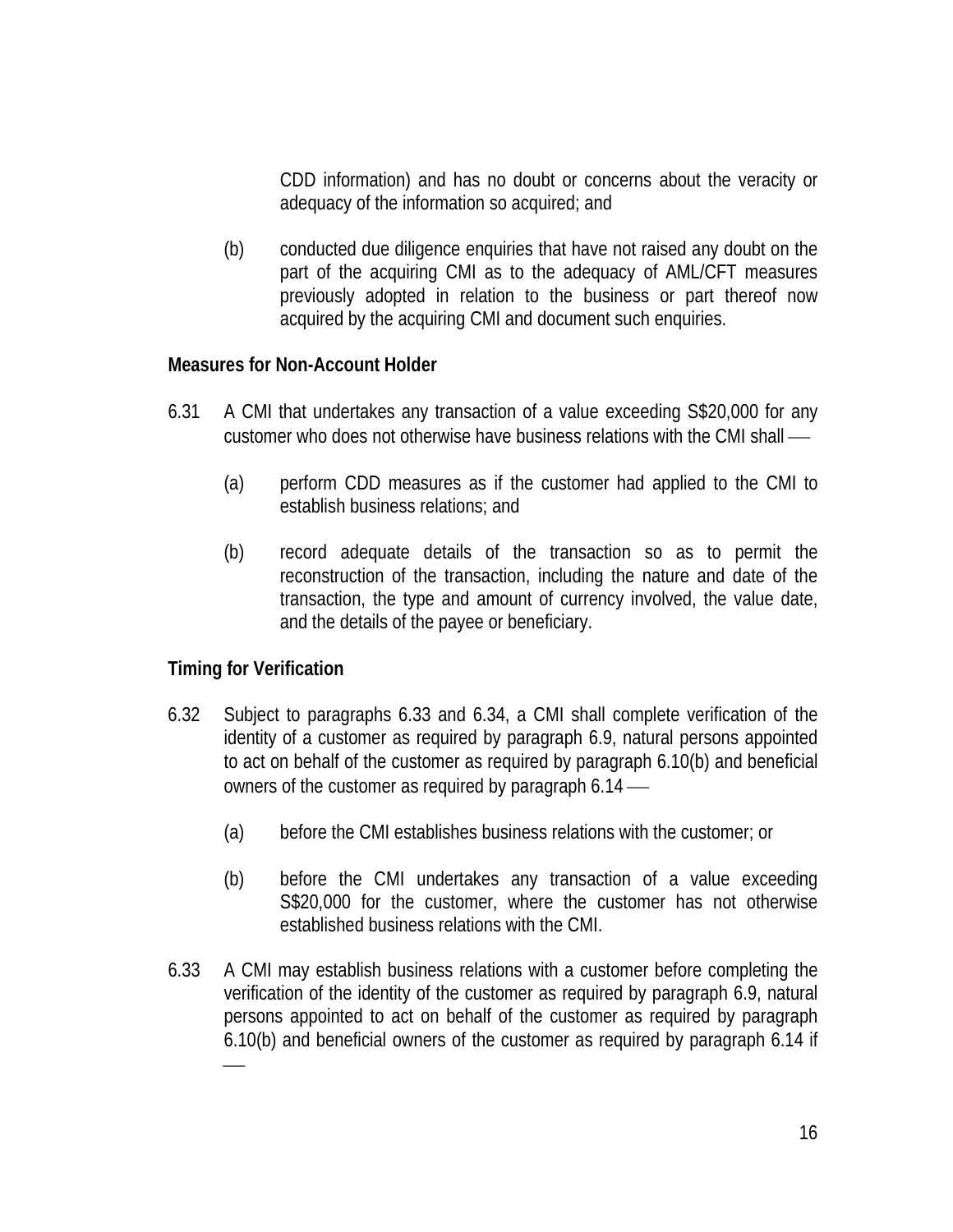- (a) the deferral of completion of the verification is essential in order not to interrupt the normal conduct of business operations; and
- (b) the risks of money laundering and terrorism financing can be effectively managed by the CMI.
- 6.34 Where the CMI establishes business relations with a customer before verifying the identity of the customer as required by paragraph 6.9, natural persons appointed to act on behalf of the customer as required by paragraph 6.10(b), and beneficial owners of the customer as required by paragraph 6.14, the CMI shall —
	- (a) develop and implement internal risk management policies and procedures concerning the conditions under which such business relations may be established prior to verification; and
	- (b) complete such verification as soon as is reasonably practicable.

#### **Where Measures are Not Completed**

- 6.35 Where the CMI is unable to complete the measures as required under paragraphs 6, 7 and 8, it shall not commence or continue business relations with any customer, or undertake any transaction for any customer. The CMI shall consider if the circumstances are suspicious so as to warrant the filing of an STR.
- 6.36 For the purposes of paragraph 6.35, completion of the measures means the situation where the CMI has obtained, screened and verified (including by delayed verification as allowed under paragraphs 6.33 and 6.34) all necessary CDD information under paragraphs 6, 7 and 8, and where the CMI has received satisfactory responses to all inquiries in relation to such necessary CDD information.

## **Joint Account**

6.37 In the case of a joint account, a CMI shall perform CDD measures on all of the joint account holders as if each of them were individually customers of the CMI.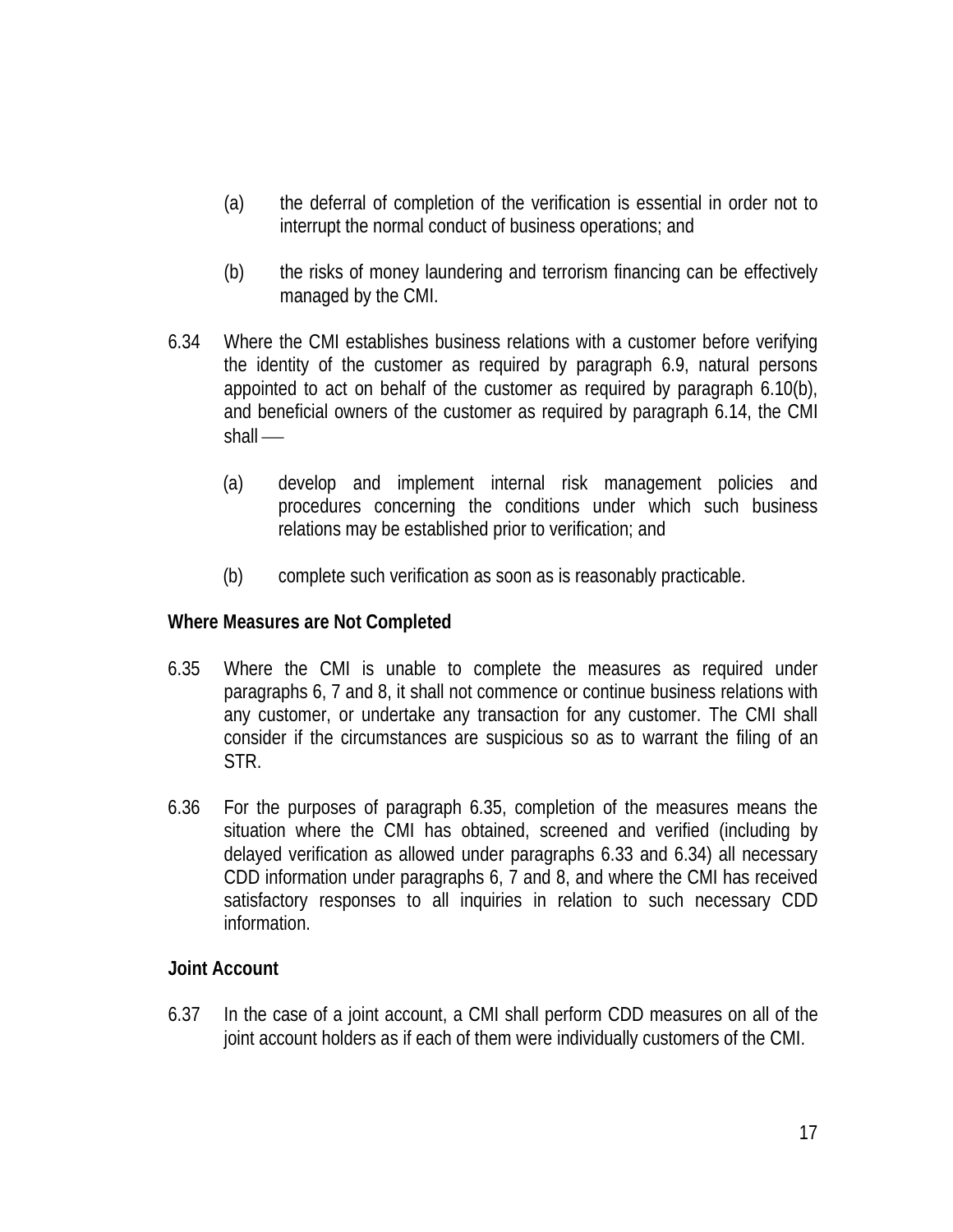## **Existing Customers**

6.38 A CMI shall perform the measures as required by paragraphs 6, 7, and 8 in relation to its existing customers, based on its own assessment of materiality and risk, taking into account any previous measures applied, the time when the measures were last applied to such existing customers and the adequacy of data, documents or information obtained.

## **Screening**

- 6.39 A CMI shall screen a customer, natural persons appointed to act on behalf of the customer, connected parties of the customer and beneficial owners of the customer against relevant money laundering and terrorism financing information sources, as well as lists and information provided by the Authority or other relevant authorities in Singapore for the purposes of determining if there are any money laundering or terrorism financing risks in relation to the customer.
- 6.40 A CMI shall screen the persons referred to in paragraph 6.39
	- (a) when, or as soon as reasonably practicable after, the CMI establishes business relations with a customer;
	- (b) when the CMI undertakes any transaction of a value exceeding S\$20,000 for any customer who has not otherwise established business relations with the CMI;
	- (c) on a periodic basis after the CMI establishes business relations with the customer; and
	- (d) when there are any changes or updates to
		- (i) the lists and information provided by the Authority or other relevant authorities in Singapore to the CMI; or
		- (ii) the natural persons appointed to act on behalf of a customer, connected parties of a customer or beneficial owners of a customer.
- 6.41 The results of screening and assessment by the CMI shall be documented.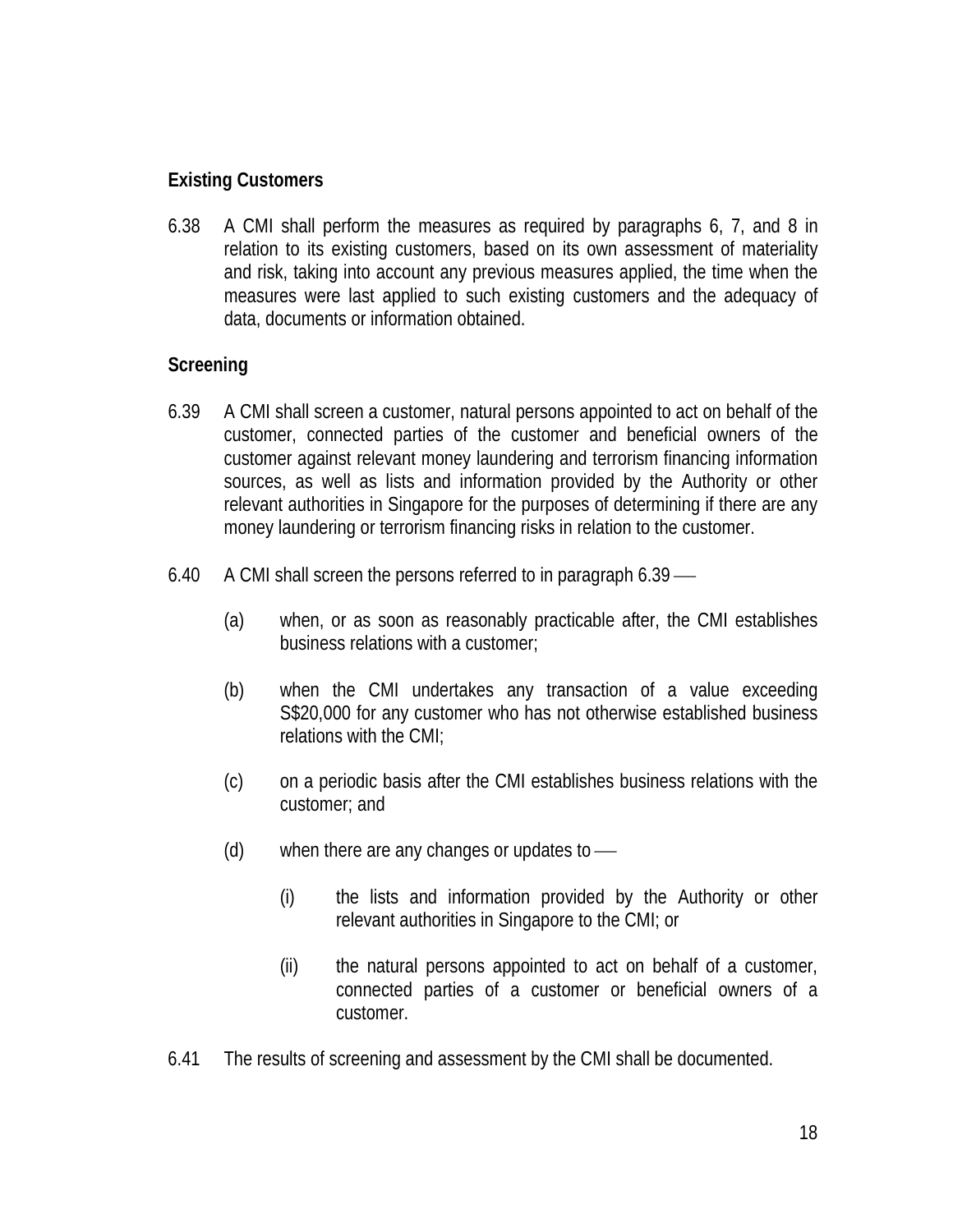# **7 SIMPLIFIED CUSTOMER DUE DILIGENCE**

7.1 Subject to paragraph 7.4, a CMI may perform simplified CDD measures in relation to a customer, any natural person appointed to act on behalf of the customer and any beneficial owner of the customer (other than any beneficial owner that the CMI is exempted from making inquiries about under paragraph 6.16) if it is satisfied that the risks of money laundering and terrorism financing are low.

[MAS Notice SFA04-N02 (Amendment) 2015]

- 7.2 The assessment of low risks shall be supported by an adequate analysis of risks by the CMI.
- 7.3 The simplified CDD measures shall be commensurate with the level of risk, based on the risk factors identified by the CMI.
- 7.4 A CMI shall not perform simplified CDD measures
	- (a) where a customer or any beneficial owner of the customer is from or in a country or jurisdiction in relation to which the FATF has called for countermeasures;
	- (b) where a customer or any beneficial owner of the customer is from or in a country or jurisdiction known to have inadequate AML/CFT measures, as determined by the CMI for itself or notified to CMIs generally by the Authority, or other foreign regulatory authorities; or
	- (c) where the CMI suspects that money laundering or terrorism financing is involved.
- 7.5 Subject to paragraphs 7.2, 7.3 and 7.4, a CMI may perform simplified CDD measures in relation to a customer that is a financial institution set out in Appendix 2.
- 7.6 Where the CMI performs simplified CDD measures in relation to a customer, any natural person appointed to act on behalf of the customer and any beneficial owner of the customer, it shall document
	- (a) the details of its risk assessment; and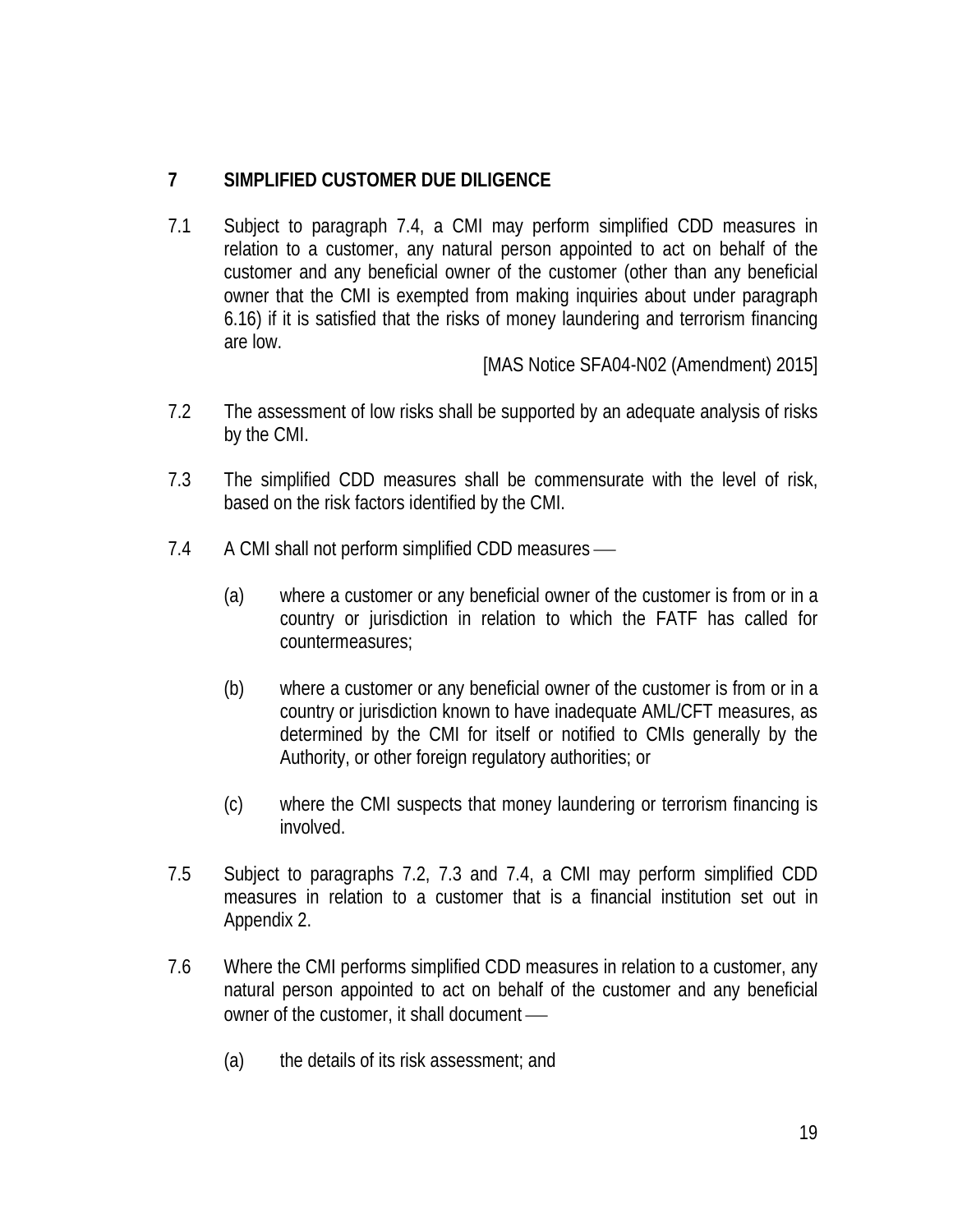- (b) the nature of the simplified CDD measures.
- 7.7 For avoidance of doubt, the term "CDD measures" in paragraph 7 means the measures required by paragraph 6.

[MAS Notice SFA04-N02 (Amendment) 2015]

## **8 ENHANCED CUSTOMER DUE DILIGENCE**

#### **Politically Exposed Persons**

8.1 For the purposes of paragraph 8

"close associate" means a natural person who is closely connected to a politically exposed person, either socially or professionally;

"domestic politically exposed person" means a natural person who is or has been entrusted domestically with prominent public functions;

"family member" means a parent, step-parent, child, step-child, adopted child, spouse, sibling, step-sibling and adopted sibling of the politically exposed person;

"foreign politically exposed person" means a natural person who is or has been entrusted with prominent public functions in a foreign country;

"international organisation" means an entity established by formal political agreements between member countries that have the status of international treaties, whose existence is recognised by law in member countries and which is not treated as a resident institutional unit of the country in which it is located;

"international organisation politically exposed person" means a natural person who is or has been entrusted with prominent public functions in an international organisation;

"politically exposed person" means a domestic politically exposed person, foreign politically exposed person or international organisation politically exposed person; and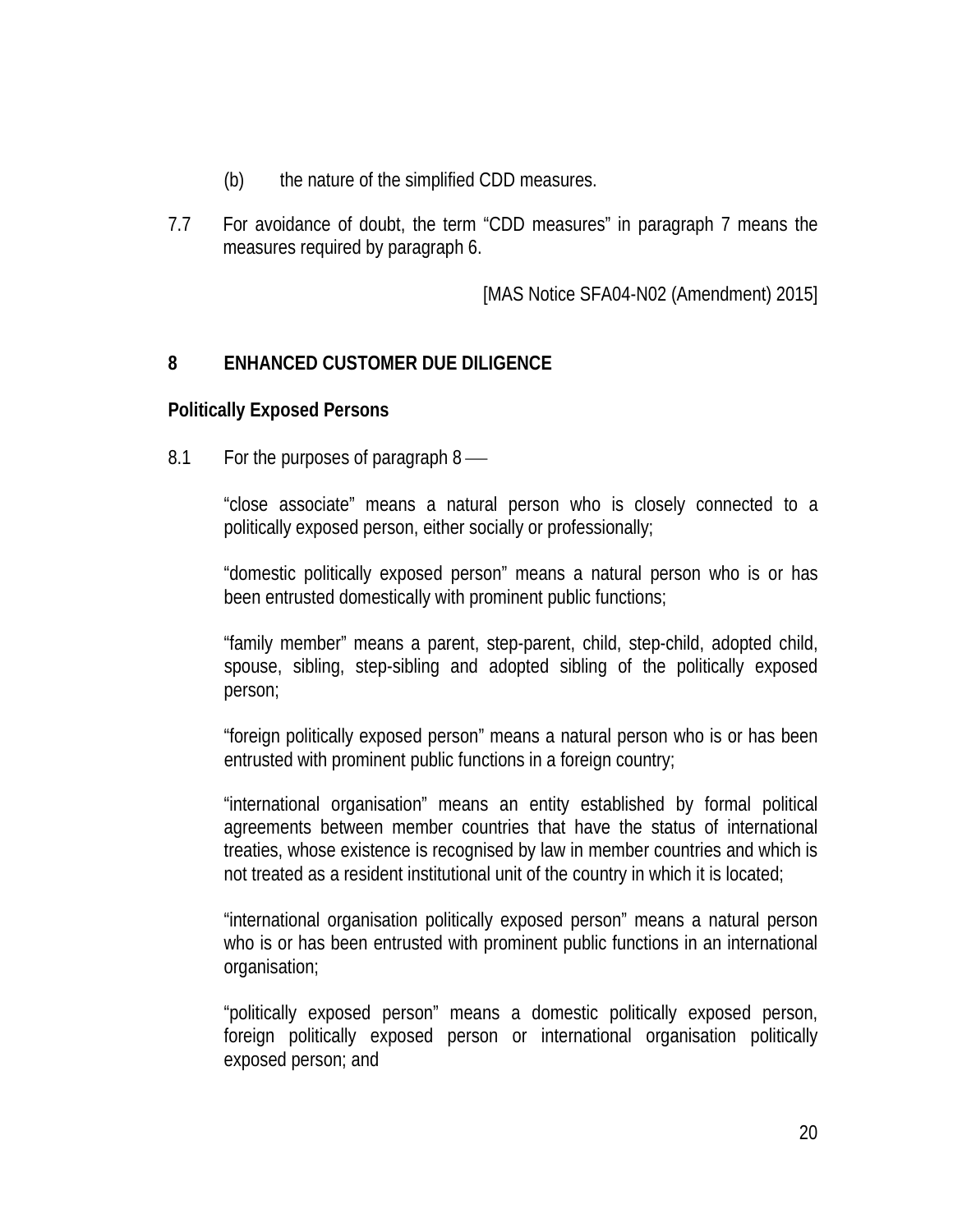"prominent public functions" includes the roles held by a head of state, a head of government, government ministers, senior civil or public servants, senior judicial or military officials, senior executives of state owned corporations, senior political party officials, members of the legislature and senior management of international organisations.

- 8.2 A CMI shall implement appropriate internal risk management systems, policies, procedures and controls to determine if a customer, any natural person appointed to act on behalf of the customer, any connected party of the customer or any beneficial owner of the customer is a politically exposed person, or a family member or close associate of a politically exposed person.
- 8.3 A CMI shall, in addition to performing CDD measures (specified in paragraph 6), perform at least the following enhanced CDD measures where a customer or any beneficial owner of the customer is determined by the CMI to be a politically exposed person, or a family member or close associate of a political exposed person under paragraph 8.2:
	- (a) obtain approval from the CMI's senior management to establish or continue business relations with the customer;
	- (b) establish, by appropriate and reasonable means, the source of wealth and source of funds of the customer and any beneficial owner of the customer; and
	- (c) conduct, during the course of business relations with the customer, enhanced monitoring of business relations with the customer. In particular, the CMI shall increase the degree and nature of monitoring of the business relations with and transactions for the customer, in order to determine whether they appear unusual or suspicious.
- 8.4 A CMI may adopt a risk-based approach in determining whether to perform enhanced CDD measures or the extent of enhanced CDD measures to be performed for
	- (a) domestic politically exposed persons, their family members and close associates;
	- (b) international organisation politically exposed persons, their family members and close associates; or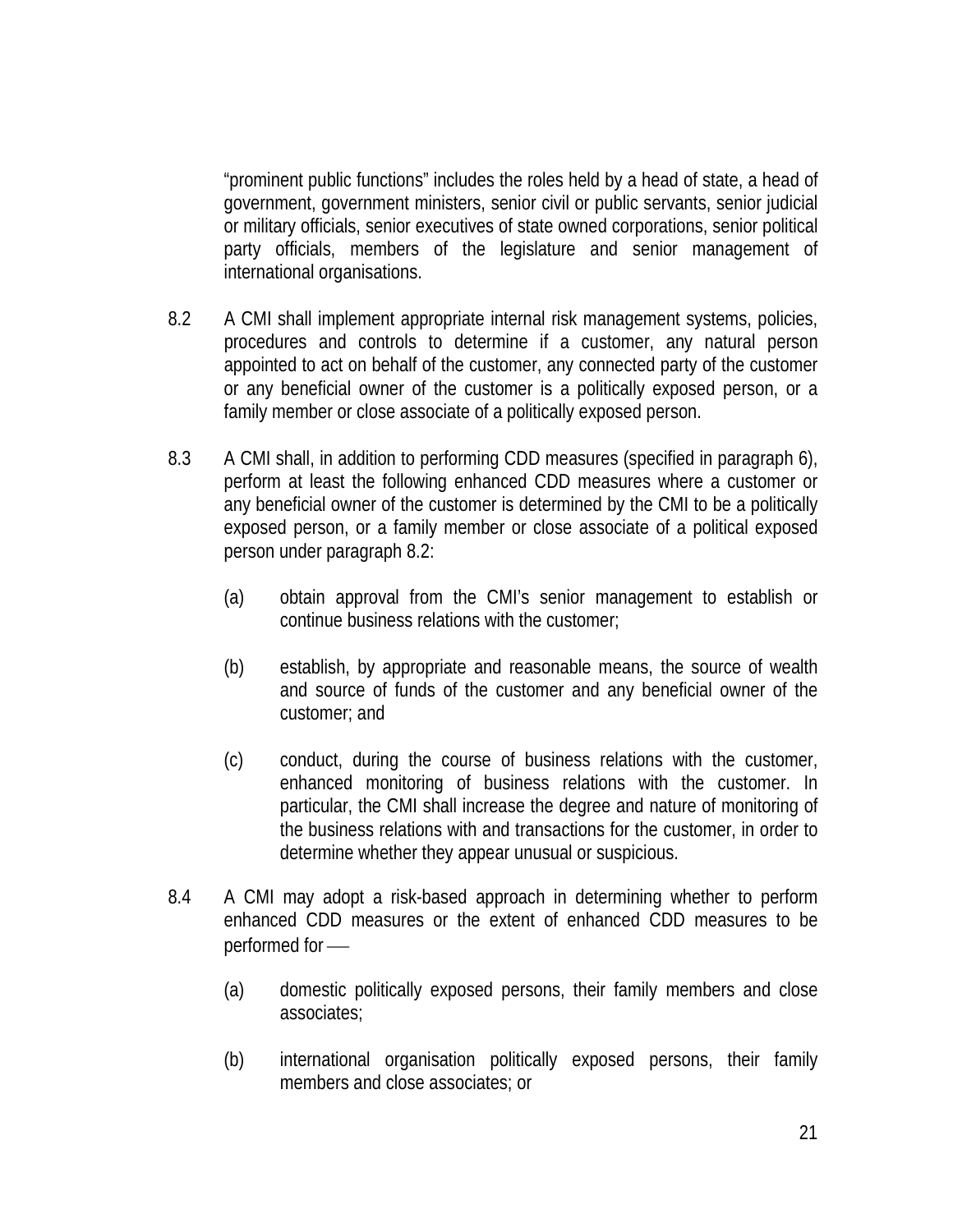(c) politically exposed persons who have stepped down from their prominent public functions, taking into consideration the level of influence such persons may continue to exercise after stepping down from their prominent public functions, their family members and close associates,

except in cases where their business relations or transactions with the CMI present a higher risk for money laundering or terrorism financing.

## **Other Higher Risk Categories**

- 8.5 A CMI shall implement appropriate internal risk management systems, policies, procedures and controls to determine if business relations with or transactions for any customer present a higher risk for money laundering or terrorism financing.
- 8.6 For the purposes of paragraph 8.5, circumstances where a customer presents or may present a higher risk for money laundering or terrorism financing include but are not limited to the following:
	- (a) where a customer or any beneficial owner of the customer is from or in a country or jurisdiction in relation to which the FATF has called for countermeasures, the CMI shall treat any business relations with or transactions for any such customer as presenting a higher risk for money laundering or terrorism financing; and
	- (b) where a customer or any beneficial owner of the customer is from or in a country or jurisdiction known to have inadequate AML/CFT measures, as determined by the CMI for itself or notified to CMIs generally by the Authority or other foreign regulatory authorities, the CMI shall assess whether any such customer presents a higher risk for money laundering or terrorism financing.

[MAS Notice SFA04-N02 (Amendment) 2015]

- 8.7 A CMI shall perform the appropriate enhanced CDD measures in paragraph 8.3 for business relations with or transactions for any customer
	- (a) who the CMI determines under paragraph 8.5; or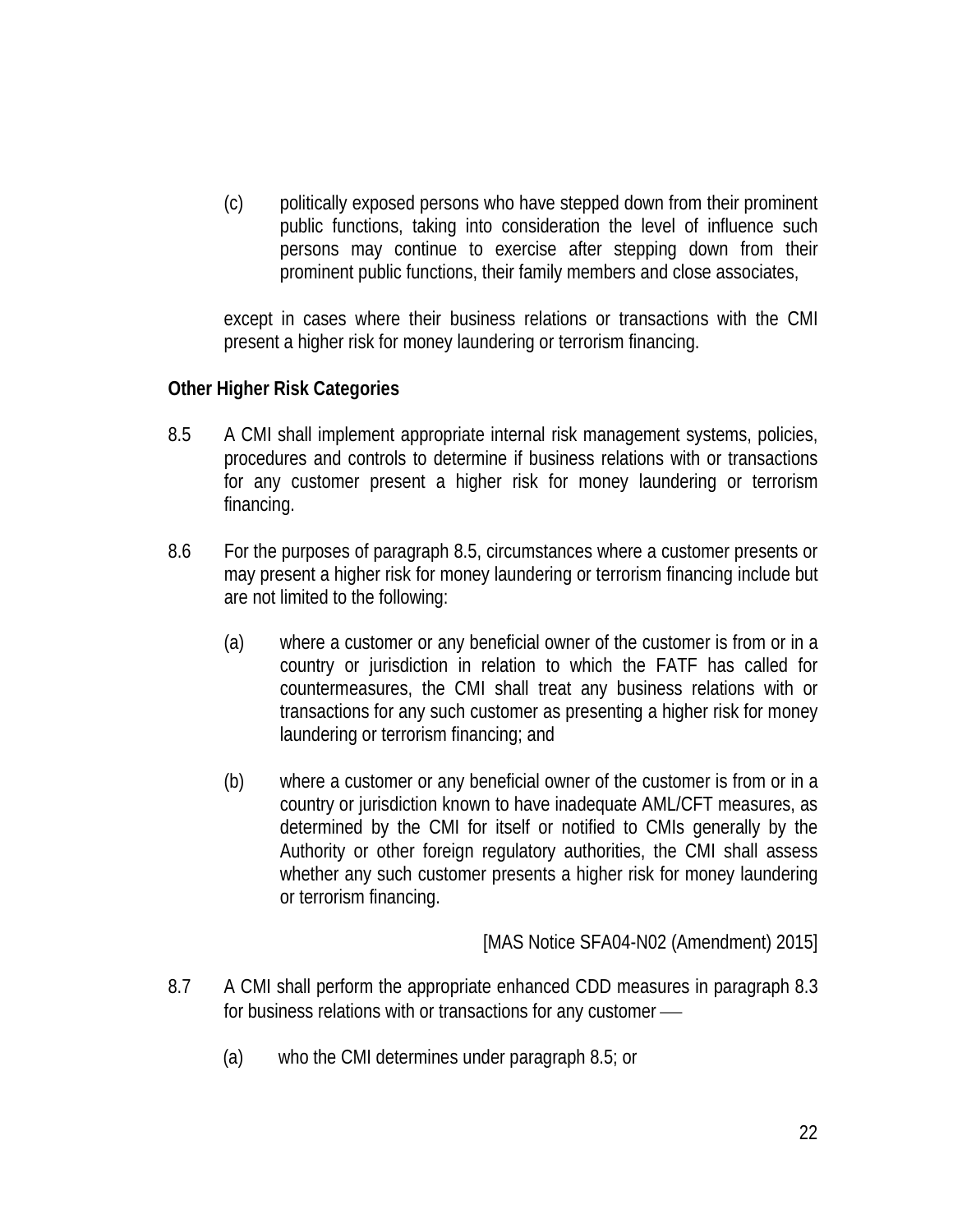(b) the Authority or other relevant authorities in Singapore notify to the CMI,

as presenting a higher risk for money laundering or terrorism financing.

8.8 A CMI shall, in taking enhanced CDD measures to manage and mitigate any higher risks that have been identified by the CMI or notified to it by the Authority or other relevant authorities in Singapore, ensure that the enhanced CDD measures take into account the requirements of any laws, regulations or directions administered by the Authority, including but not limited to the regulations or directions issued by the Authority under section 27A of the MAS Act.

## **9 RELIANCE ON THIRD PARTIES**

- 9.1 For the purposes of paragraph 9, "third party" means
	- (a) a financial institution set out in Appendix 2;
	- (b) a financial institution which is subject to and supervised by a foreign authority for compliance with AML/CFT requirements consistent with standards set by the FATF (other than a holder of a money-changer's licence or a holder of a remittance licence, or equivalent licences);
	- (c) in relation to a CMI incorporated in Singapore, its branches, subsidiaries, parent entity, the branches and subsidiaries of the parent entity, and other related corporations; or
	- (d) in relation to a CMI incorporated outside Singapore, its head office, its parent entity, the branches and subsidiaries of the head office, the branches and subsidiaries of the parent entity, and other related corporations.
- 9.2 Subject to paragraph 9.3, a CMI may rely on a third party to perform the measures as required by paragraphs 6, 7 and 8 if the following requirements are met:
	- (a) the CMI is satisfied that the third party it intends to rely upon is subject to and supervised for compliance with AML/CFT requirements consistent with standards set by the FATF, and has adequate AML/CFT measures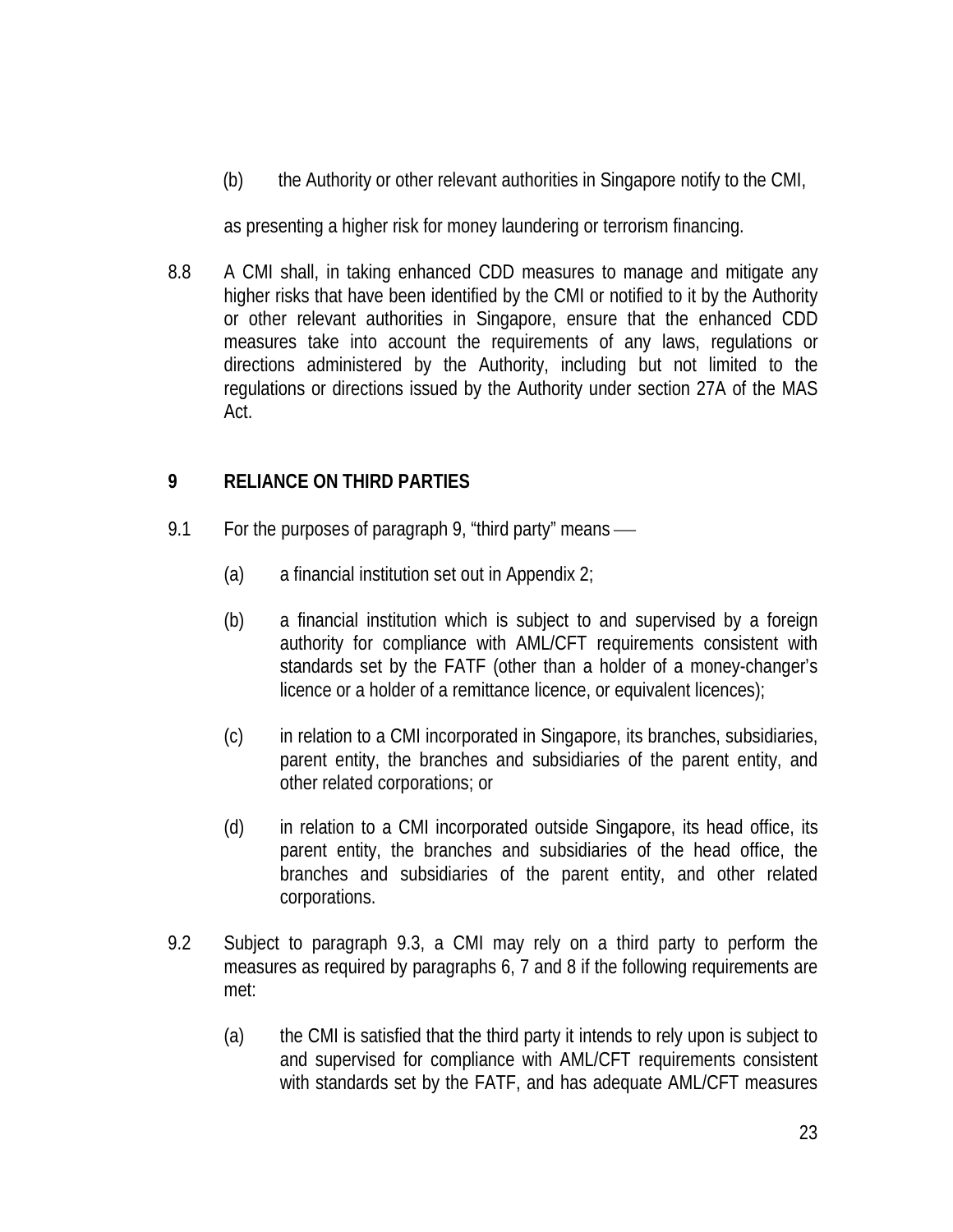in place to comply with those requirements;

- (b) the CMI takes appropriate steps to identify, assess and understand the money laundering and terrorism financing risks particular to the countries or jurisdictions that the third party operates in;
- (c) the third party is not one which CMIs have been specifically precluded by the Authority from relying upon; and
- (d) the third party is able and willing to provide, without delay, upon the CMI's request, any data, documents or information obtained by the third party with respect to the measures applied on the CMI's customer, which the CMI would be required or would want to obtain.
- 9.3 No CMI shall rely on a third party to conduct ongoing monitoring of business relations with customers.
- 9.4 Where a CMI relies on a third party to perform the measures as required by paragraphs 6, 7 and 8, it shall
	- (a) document the basis for its satisfaction that the requirements in paragraph 9.2(a) and (b) have been met, except where the third party is a financial institution set out in Appendix 2; and
	- (b) immediately obtain from the third party the CDD information which the third party had obtained.
- 9.5 For the avoidance of doubt, notwithstanding the reliance upon a third party, the CMI shall remain responsible for its AML/CFT obligations in this Notice.

## **10 CORRESPONDENT ACCOUNTS**

- 10.1 Paragraph 10 applies to a CMI when it provides correspondent account services in Singapore to a financial institution that is operating outside Singapore.
- 10.2 For the purposes of paragraph 10 —

"correspondent account services" means the provision of services under a cross-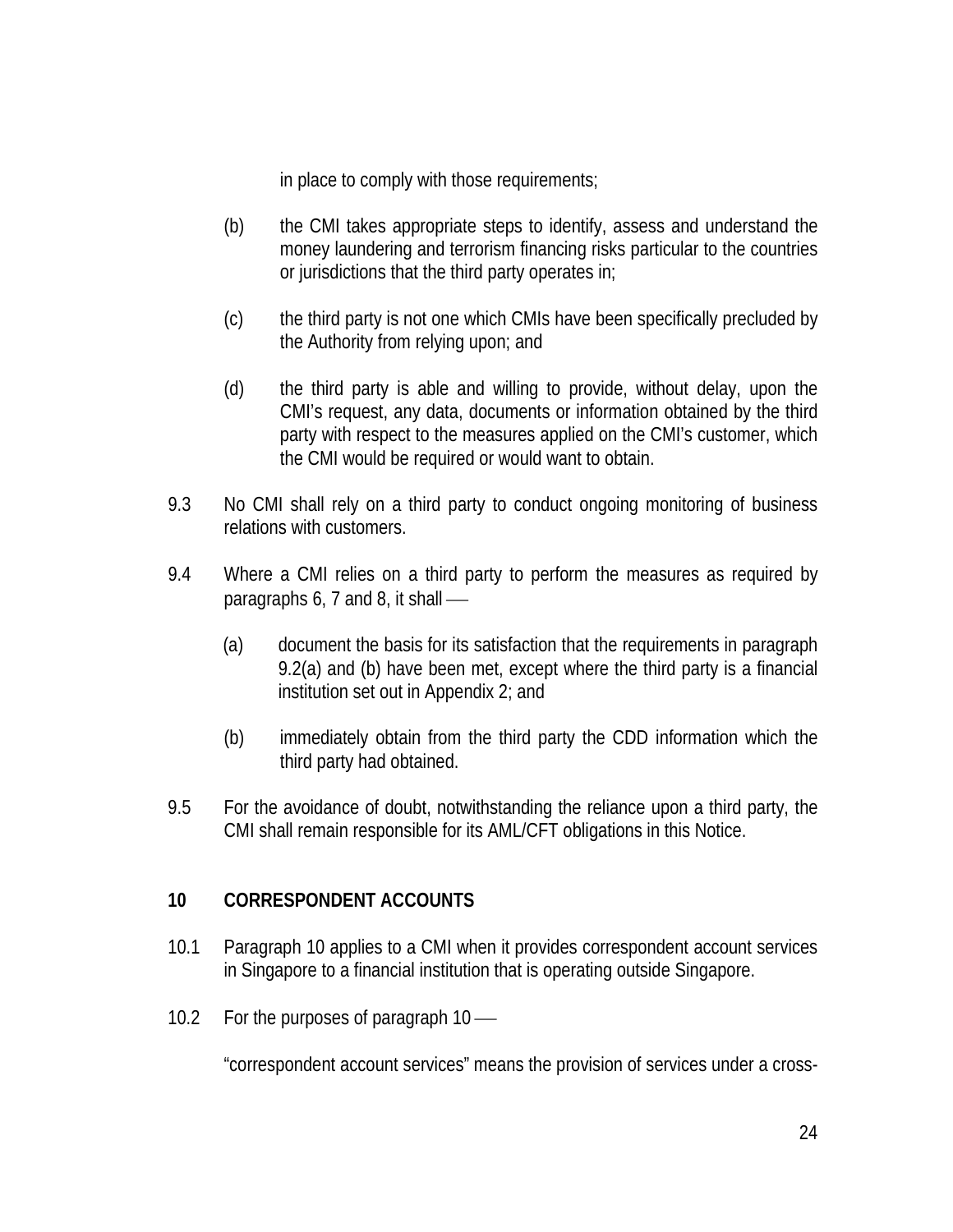border relationship between a CMI and a respondent financial institution, in relation to any activity for which the CMI is regulated under the SFA, whether for that respondent financial institution as principal or for that respondent financial institution's customers;

"payable-through account" means an account maintained at the CMI by the respondent financial institution for the provision of correspondent account services, but which is accessible directly by a third party to effect transactions on its own behalf;

"respondent financial institution" means a financial institution, outside Singapore to which correspondent account services are provided; and

"shell financial institution" means a financial institution incorporated, formed or established in a country or jurisdiction where the financial institution has no physical presence and which is unaffiliated with a financial group that is subject to effective consolidated supervision.

- 10.3 A CMI in Singapore shall perform the following measures, in addition to the measures as required by paragraphs 6, 7 and 8, when providing correspondent account services:
	- (a) assess the suitability of the respondent financial institution by taking the following steps:
		- (i) gather adequate information about the respondent financial institution to understand fully the nature of the respondent financial institution's business, including making appropriate inquiries on its management, its major business activities and the countries or jurisdictions in which it operates;
		- (ii) determine from any available sources the reputation of the respondent financial institution and the quality of supervision over the respondent financial institution, including whether it has been the subject of money laundering or terrorism financing investigation or regulatory action; and
		- (iii) assess the respondent financial institution's AML/CFT controls and ascertain that they are adequate and effective, having regard to the AML/CFT measures of the country or jurisdiction in which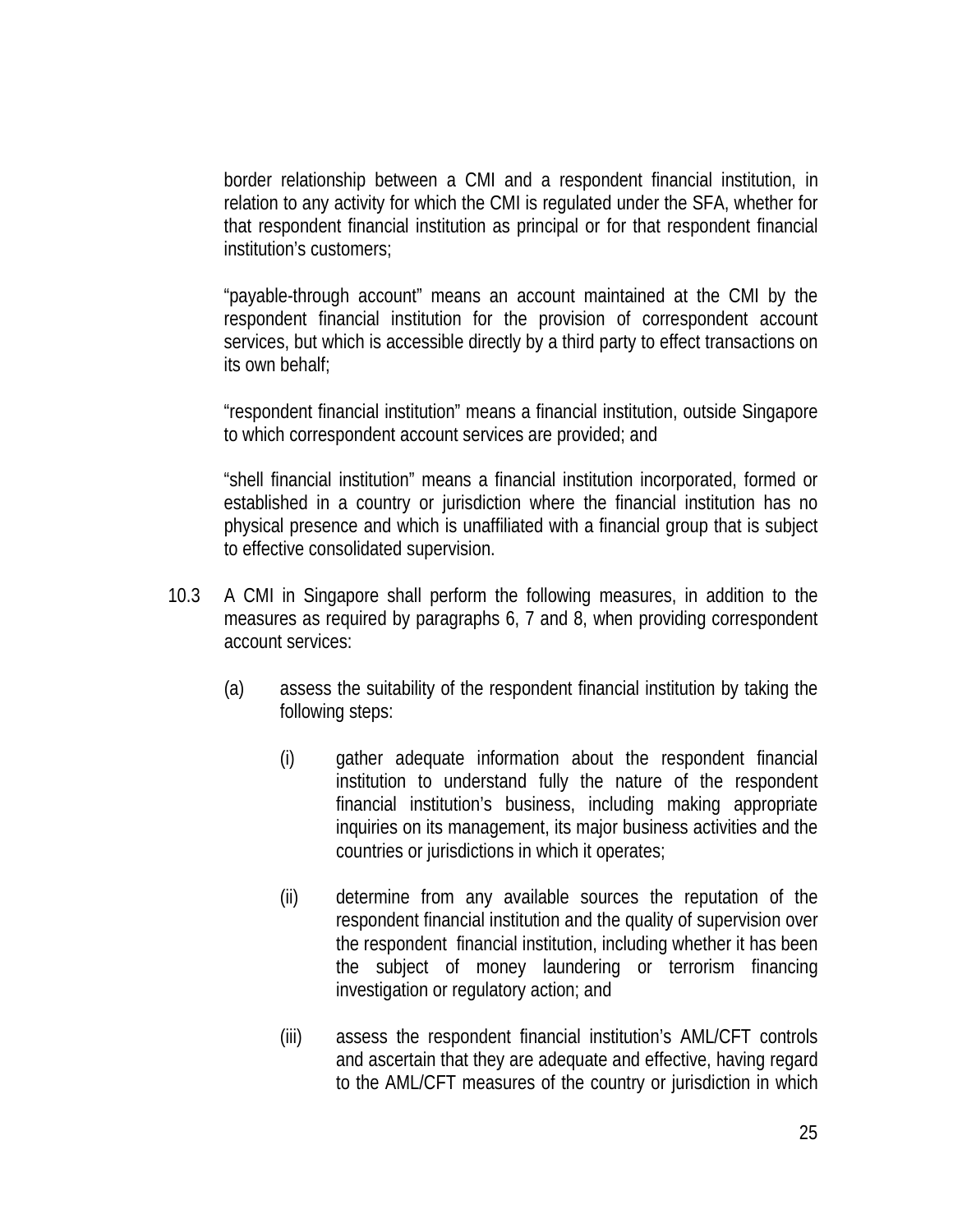the respondent financial institution operates;

- (b) clearly understand and document the respective AML/CFT responsibilities of the CMI and the respondent financial institution; and
- (c) obtain approval from the CMI's senior management before providing correspondent account services to a new financial institution.

[MAS Notice SFA04-N02 (Amendment) 2015]

- 10.4 Where the correspondent account services involve a payable-through account, the CMI shall be satisfied that
	- (a) the respondent financial institution has performed appropriate measures at least equivalent to those specified in paragraph 6 on the third party having direct access to the payable-through account; and
	- (b) the respondent financial institution is able to perform ongoing monitoring of its business relations with that third party and is willing and able to provide CDD information to the CMI upon request.
- 10.5 The CMI shall document the basis for its satisfaction that the requirements in paragraphs 10.3 and 10.4 are met.
- 10.6 No CMI shall enter into or continue correspondent account services relationship with another financial institution that does not have adequate controls against money laundering or terrorism financing activities, is not effectively supervised by the relevant authorities or is a shell financial institution.
- 10.7 A CMI shall also take appropriate measures when establishing a correspondent account services relationship, to satisfy itself that its respondent financial institutions do not permit their accounts to be used by shell financial institutions.

# **11 RECORD KEEPING**

11.1 A CMI shall in relation to all data, documents and information that the CMI is required to obtain or produce to meet the requirements under this Notice, prepare, maintain and retain records of such data, documents and information.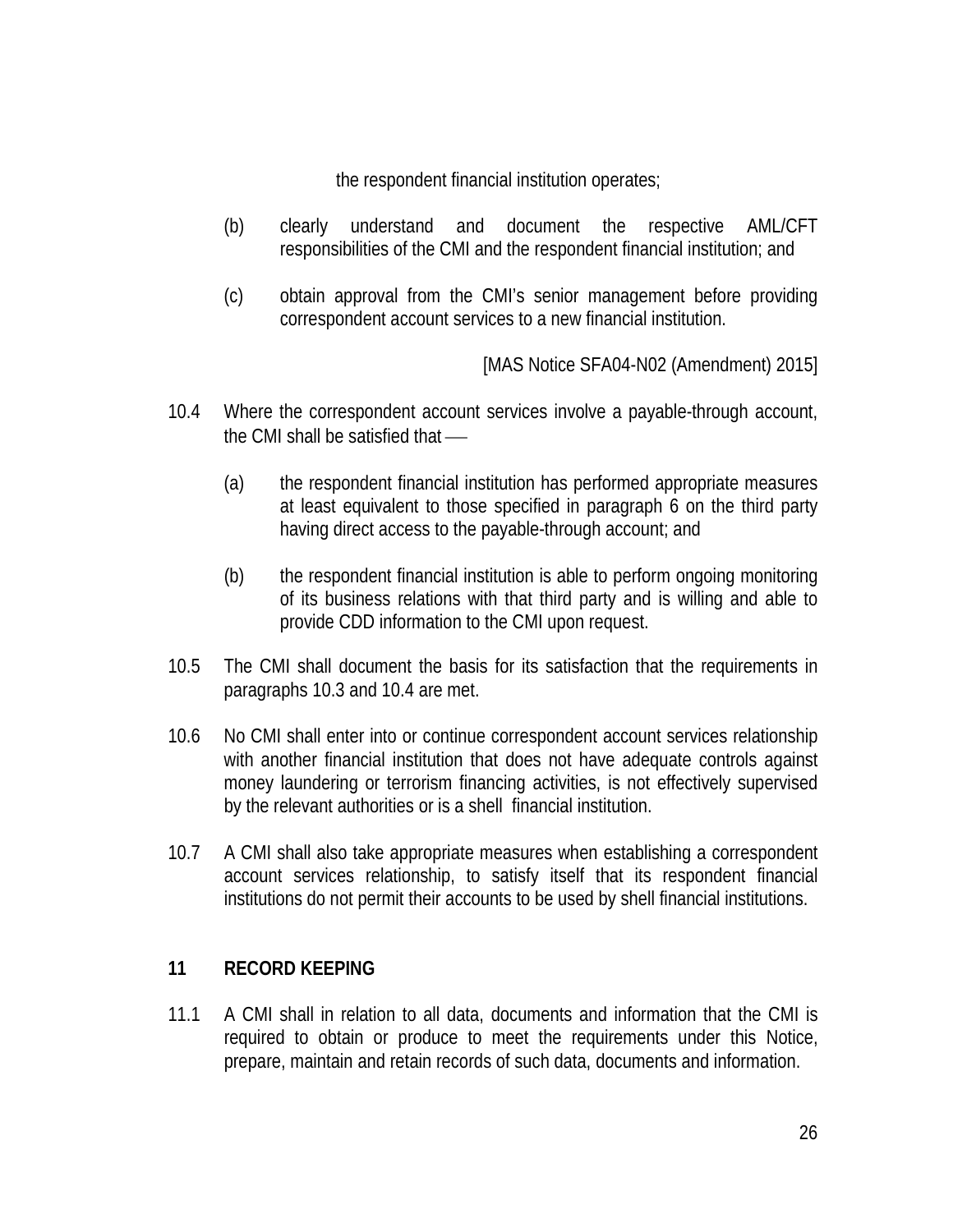- 11.2 A CMI shall perform the measures as required by paragraph 11.1 such that
	- (a) all requirements imposed by law (including this Notice) are met;
	- (b) any individual transaction undertaken by the CMI can be reconstructed (including the amount and type of currency involved) so as to provide, if necessary, evidence for prosecution of criminal activity;
	- (c) the Authority or other relevant authorities in Singapore and the internal and external auditors of the CMI are able to review the CMI's business relations, transactions, records and CDD information and assess the level of compliance with this Notice; and
	- (d) the CMI can satisfy, within a reasonable time or any more specific time period imposed by law or by the requesting authority, any enquiry or order from the relevant authorities in Singapore for information.
- 11.3 Subject to paragraph 11.5 and any other requirements imposed by law, a CMI shall, for the purposes of record retention under paragraphs 11.1 and 11.2, and when setting its record retention policies, comply with the following record retention periods:
	- (a) for CDD information relating to the business relations and transactions undertaken without an account being opened, as well as account files, business correspondence and results of any analysis undertaken, a period of at least 5 years following the termination of such business relations or completion of such transactions; and
	- (b) for data, documents and information relating to a transaction, including any information needed to explain and reconstruct the transaction, a period of at least 5 years following the completion of the transaction.
- 11.4 A CMI may retain data, documents and information as originals or copies, in paper or electronic form or on microfilm, provided that they are admissible as evidence in a Singapore court of law.
- 11.5 A CMI shall retain records of data, documents and information on all its business relations with or transactions for a customer pertaining to a matter which is under investigation or which has been the subject of an STR, in accordance with any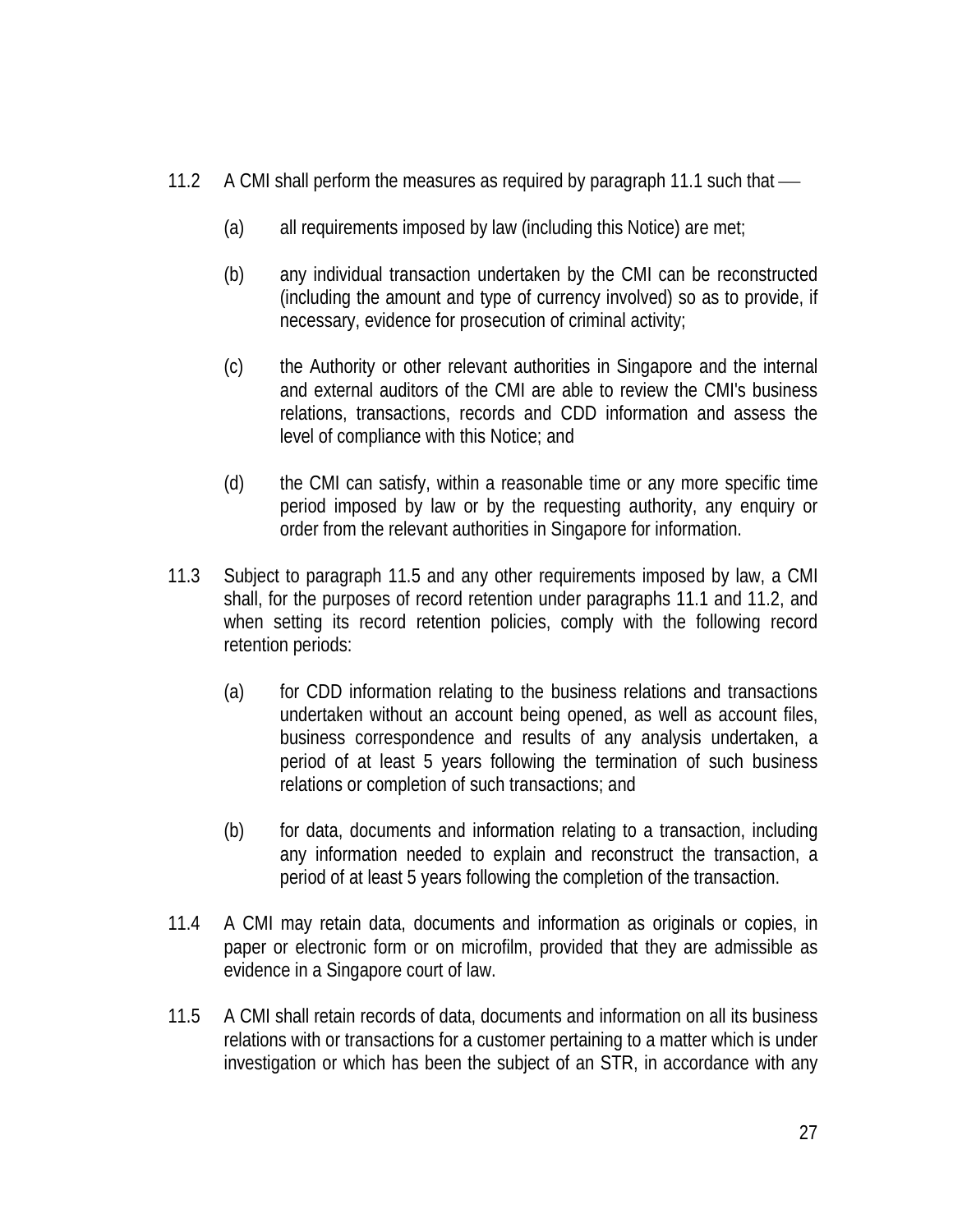request or order from STRO or other relevant authorities in Singapore.

# **12 PERSONAL DATA**

- 12.1 For the purposes of paragraph 12, "individual" means a natural person, whether living or deceased.
- 12.2 Subject to paragraph 12.3 and for the purposes of complying with this Notice, a CMI shall not be required to provide an individual customer, an individual beneficiary of a life insurance policy, an individual appointed to act on behalf of a customer, an individual connected party of a customer or an individual beneficial owner of a customer, with
	- (a) any access to personal data about the individual that is in the possession or under the control of the CMI;
	- (b) any information about the ways in which the personal data of the individual under subparagraph (a) has been or may have been used or disclosed by the CMI; and
	- (c) any right to correct an error or omission of the personal data about the individual that is in the possession or under the control of the CMI.

[MAS Notice SFA04-N02 (Amendment) 2015]

- 12.3 A CMI shall, as soon as reasonably practicable, upon the request of an individual customer, an individual appointed to act on behalf of a customer, an individual connected party of a customer or an individual beneficial owner of a customer, provide the requesting individual with the right to
	- (a) access the following types of personal data of that individual, that is in the possession or under the control of the CMI:
		- (i) his full name, including any alias;
		- (ii) his unique identification number (such as an identity card number, birth certificate number or passport number);
		- (iii) his residential address;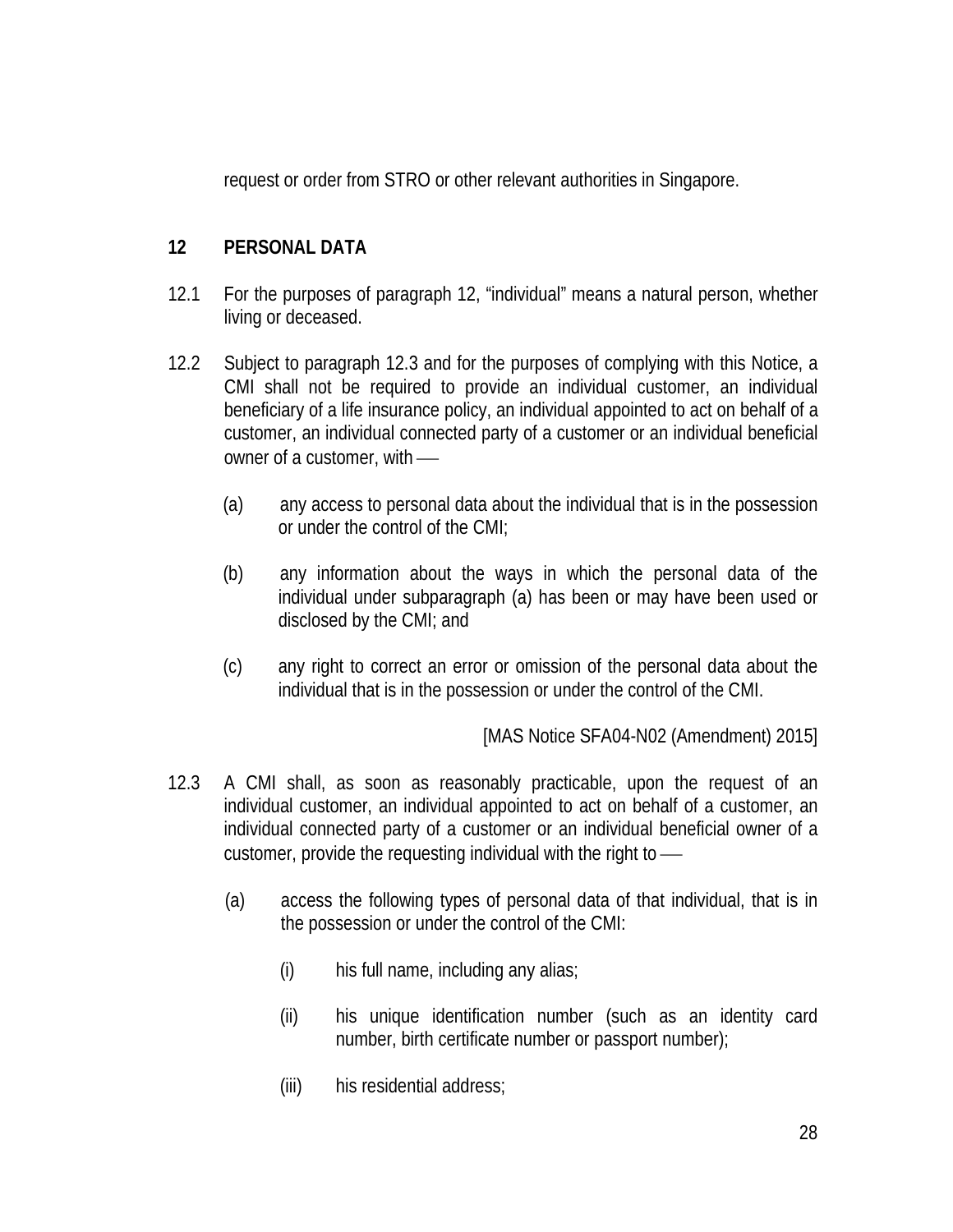- (iv) his date of birth;
- (v) his nationality;
- (vi) subject to section 21(2) and (3) read with the Fifth Schedule to the Personal Data Protection Act 2012 (Act 26 of 2012), any other personal data of the respective individual provided by that individual to the CMI; and
- (b) subject to section 22(7) read with the Sixth Schedule to the Personal Data Protection Act, correct an error or omission in relation to the types of personal data set out in subparagraphs (a)(i) to (vi), provided the CMI is satisfied that there are reasonable grounds for such request.
- 12.4 For the purposes of complying with this Notice, a CMI may, whether directly or through a third party, collect, use and disclose personal data of an individual customer, an individual beneficiary of a life insurance policy, an individual appointed to act on behalf of a customer, an individual connected party of a customer or an individual beneficial owner of a customer, without the respective individual's consent.

[MAS Notice SFA04-N02 (Amendment) 2015]

# **13 SUSPICIOUS TRANSACTIONS REPORTING**

- 13.1 A CMI shall keep in mind the provisions in the CDSA[4](#page-28-0) and in the TSOFA that provide for the reporting to the authorities of transactions suspected of being connected with money laundering or terrorism financing and implement appropriate internal policies, procedures and controls for meeting its obligations under the law, including the following:
	- (a) establish a single reference point within the organisation to whom all employees, officers and representatives are instructed to promptly refer all transactions suspected of being connected with money laundering or terrorism financing, for possible referral to STRO via STRs; and
	- (b) keep records of all transactions referred to STRO, together with all

<span id="page-28-0"></span><sup>&</sup>lt;sup>4</sup> Please note in particular section 48 of the CDSA on tipping-off.  $\overline{\phantom{a}}$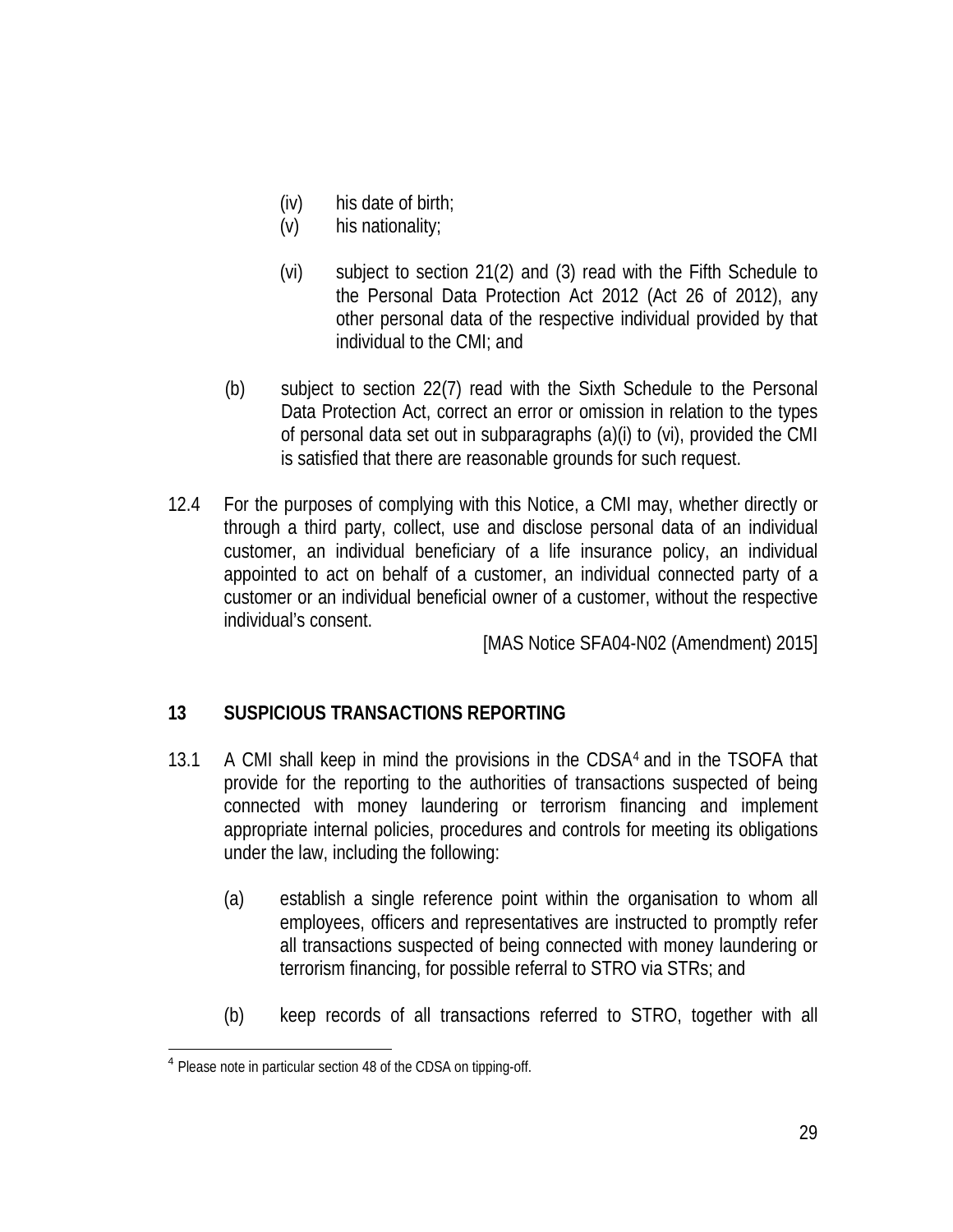internal findings and analysis done in relation to them.

- 13.2 A CMI shall promptly submit reports on suspicious transactions (including attempted transactions), regardless of the amount of the transaction, to STRO, and extend a copy to the Authority for information.
- 13.3 A CMI shall consider if the circumstances are suspicious so as to warrant the filing of an STR and document the basis for its determination, including where
	- (a) the CMI is for any reason unable to complete the measures as required by paragraphs 6, 7 and 8; or
	- (b) the customer is reluctant, unable or unwilling to provide any information requested by the CMI, decides to withdraw a pending application to establish business relations or a pending transaction, or to terminate existing business relations.

13.4 Where a CMI forms a suspicion of money laundering or terrorism financing, and reasonably believes that performing any of the measures as required by paragraphs 6, 7 or 8 will tip-off a customer, a natural person appointed to act on behalf of the customer, a connected party of the customer or a beneficial owner of the customer, the CMI may stop performing those measures. The CMI shall document the basis for its assessment and file an STR.

# **14 INTERNAL POLICIES, COMPLIANCE, AUDIT AND TRAINING**

- 14.1 A CMI shall develop and implement adequate internal policies, procedures and controls, taking into consideration its money laundering and terrorism financing risks and the size of its business, to help prevent money laundering and terrorism financing and communicate these to its employees.
- 14.2 The policies, procedures and controls shall meet all requirements of this Notice.

# **Group Policy**

14.3 For the purposes of paragraphs 14.4 to 14.9, a reference to CMI means a CMI incorporated in Singapore.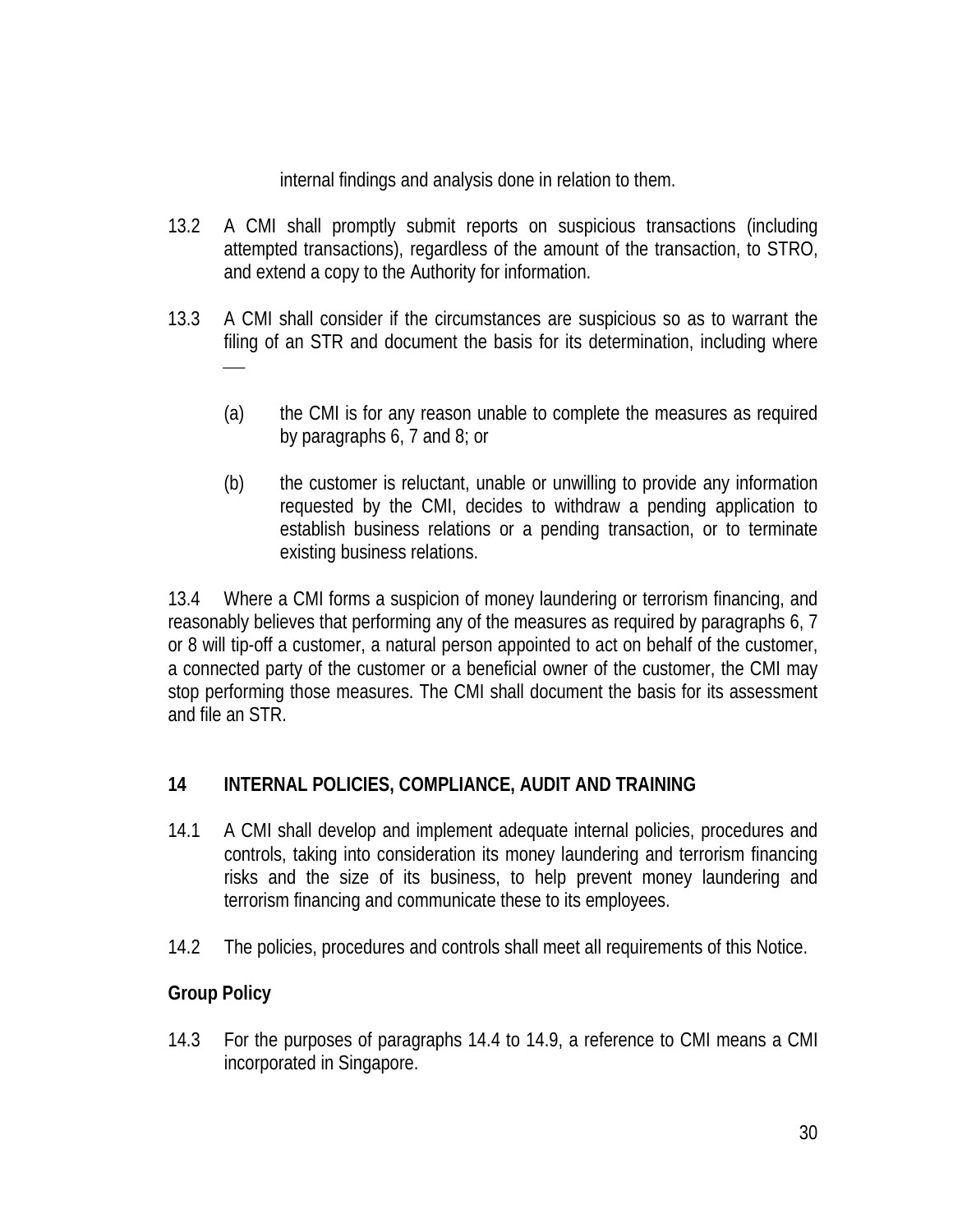- 14.4 A CMI shall develop a group policy on AML/CFT to meet all requirements of this Notice and extend this to all of its branches and subsidiaries in its financial group.
- 14.5 Where a CMI has a branch or subsidiary in a host country or jurisdiction
	- (a) in relation to which the FATF has called for countermeasures; or
	- (b) known to have inadequate AML/CFT measures, as determined by the CMI for itself, notified to CMIs generally by the Authority or other foreign regulatory authorities,

the CMI shall ensure that its group policy on AML/CFT is strictly observed by the management of that branch or subsidiary.

- 14.6 Subject to the CMI putting in place adequate safeguards to protect the confidentiality and use of any information that is shared, the CMI shall develop and implement group policies and procedures for its branches and subsidiaries within the financial group, to share information required for the purposes of CDD and for money laundering and terrorism financing risk management, to the extent permitted by the law of the countries or jurisdictions that its branches and subsidiaries are in.
- 14.7 Such policies and procedures shall include the provision, to the CMI's grouplevel compliance, audit, and AML/CFT functions, of customer, account, and transaction information from its branches and subsidiaries within the financial group, when necessary for money laundering and terrorism financing risk management purposes.
- 14.8 Where the AML/CFT requirements in the host country or jurisdiction differ from those in Singapore, the CMI shall require that the overseas branch or subsidiary apply the higher of the two standards, to the extent that the law of the host country or jurisdiction so permits.
- 14.9 Where the law of the host country or jurisdiction conflicts with Singapore law such that the overseas branch or subsidiary is unable to fully observe the higher standard, the CMI shall apply additional appropriate measures to manage the money laundering and terrorism financing risks, report this to the Authority and comply with such further directions as may be given by the Authority.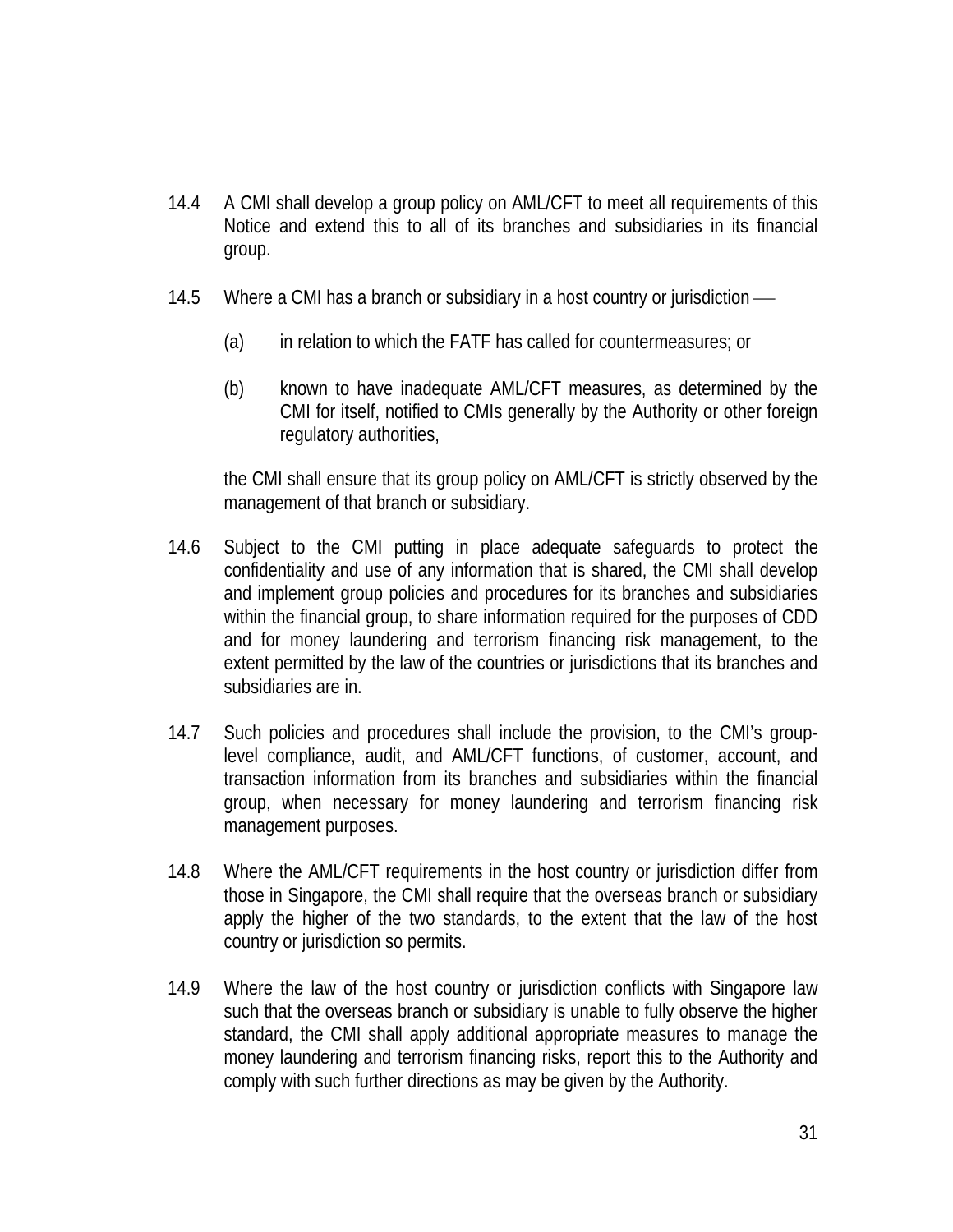## **Compliance**

- 14.10 A CMI shall develop appropriate compliance management arrangements, including at least, the appointment of an AML/CFT compliance officer at the management level.
- 14.11 A CMI shall ensure that the AML/CFT compliance officer, as well as any other persons appointed to assist him, is suitably qualified and, has adequate resources and timely access to all customer records and other relevant information which he requires to discharge his functions.

## **Audit**

14.12 A CMI shall maintain an audit function that is adequately resourced and independent, and that is able to regularly assess the effectiveness of the CMI's internal policies, procedures and controls, and its compliance with regulatory requirements.

## **Employee and Representative Hiring**

14.13 A CMI shall have in place screening procedures to ensure high standards when hiring employees, appointing officers and representatives.

# **Training**

- 14.14 A CMI shall take all appropriate steps to ensure that its employees, officers and representatives (whether in Singapore or elsewhere) are regularly and appropriately trained on
	- (a) AML/CFT laws and regulations, and in particular, CDD measures, detecting and reporting of suspicious transactions;
	- (b) prevailing techniques, methods and trends in money laundering and terrorism financing; and
	- (c) the CMI's internal policies, procedures and controls on AML/CFT and the roles and responsibilities of employees, officers and representatives in combating money laundering and terrorism financing.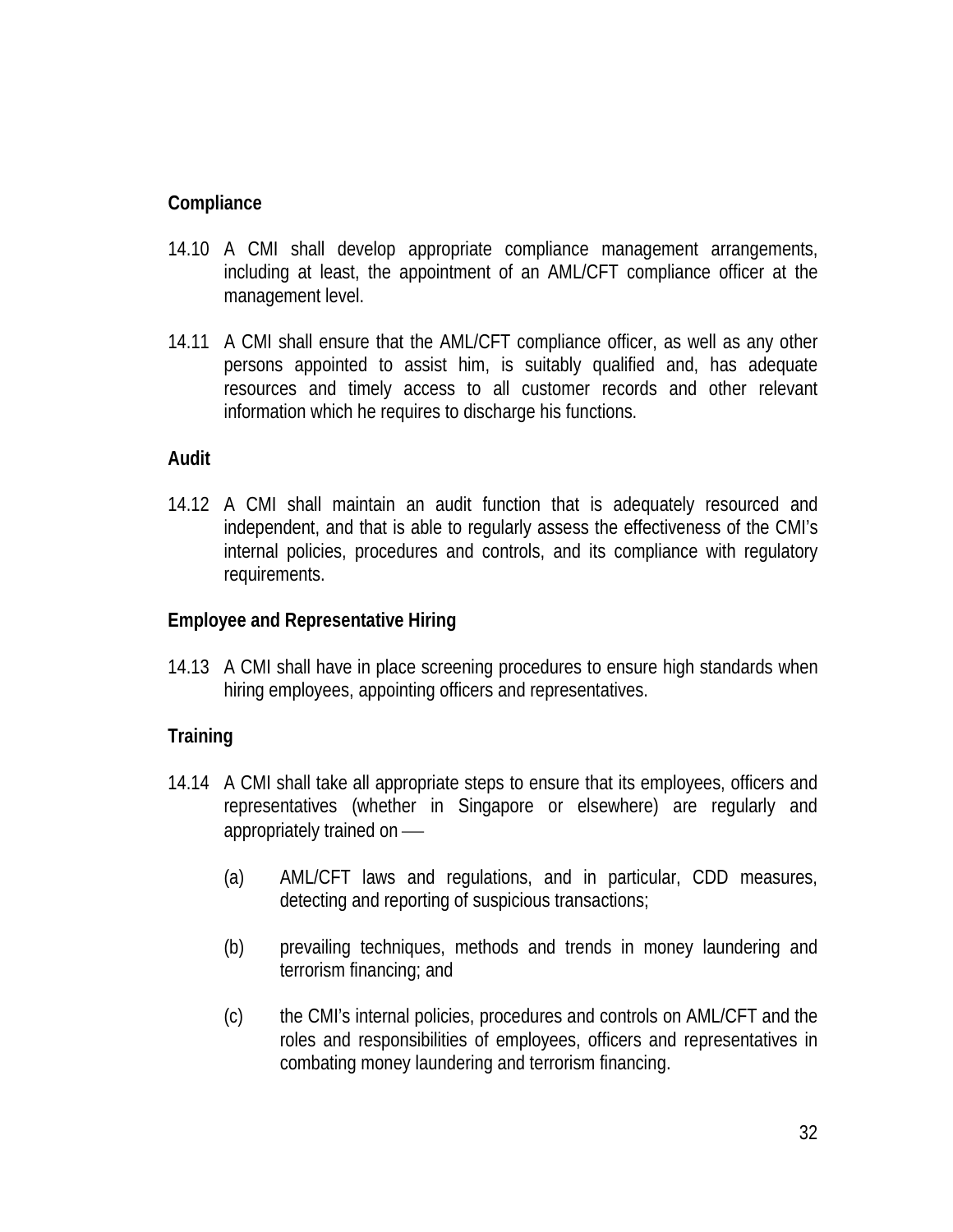Endnotes on History of Amendments

- 1. MAS Notice SFA04-N02 dated 2 July 2007.
	- (a) MAS Notice SFA04-N02 (Amendment) 2009 dated 3 July 2009 with effect from 2 December 2009.
	- (b) MAS Notice SFA04-N02 (Amendment) 2012 with effect from 7 August 2012.
	- (c) MAS Notice SFA04-N02 (Amendment) 2013 with effect from 23 January 2013.
	- (d) MAS Notice SFA04-N02 (Amendment) 2014 with effect from 1 July 2014.
- 2. MAS Notice SFA04-N02 dated 2July 2007 cancelled with effect from 24 May 2015.
- 3. MAS Notice SFA04-N02 dated 24 April 2015 with effect from 24 May 2015.
	- (a) MAS Notice SFA04-N02 (Amendment) 2015 with effect from 30 November 2015.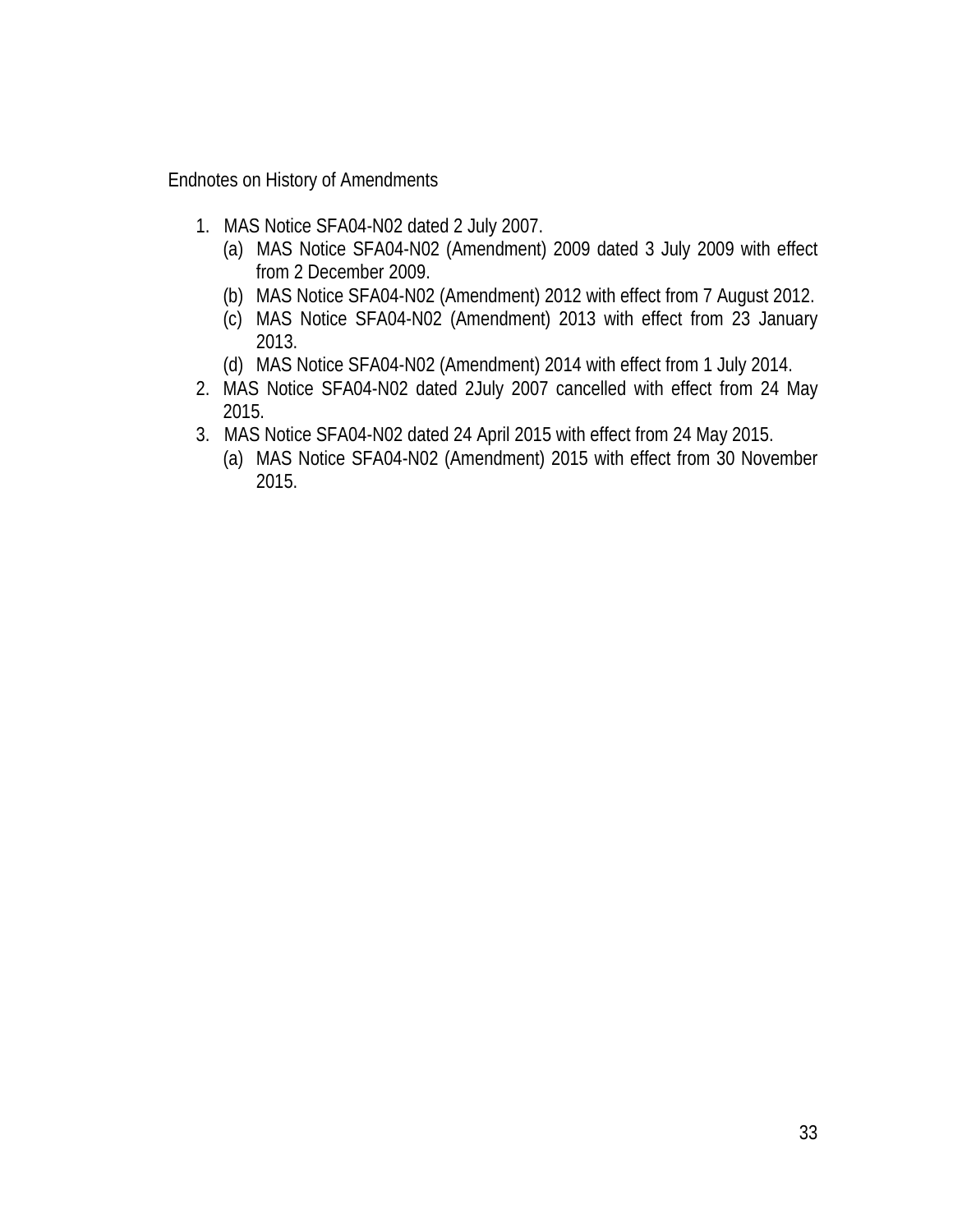# **Appendix 1**

- 1. Financial institutions that are licensed, approved, registered (including a fund management company registered under paragraph 5(1)(i) of the Second Schedule to the Securities and Futures (Licensing and Conduct of Business) Regulations (Rg. 10)) or regulated by the Authority but do not include
	- (a) holders of stored value facilities, as defined in section 2(1) of the Payment Systems (Oversight) Act (Cap. 222A); and
	- (b) a person (other than a person referred to in paragraphs 2 and 3) who is exempted from licensing, approval or regulation by the Authority under any Act administrated by the Authority, including a private trust company exempted from licensing under section 15 of the Trust Companies Act (Cap. 336) read with regulation 4 of the Trust Companies (Exemption) Regulations (Rg. 1).
- 2. Persons exempted under section 23(1)(f) of the Financial Advisers Act (Cap. 110) read with regulation 27(1)(d) of the Financial Advisers Regulations (Rg. 2).
- 3. Persons exempted under section 99(1)(h) of the Securities and Futures Act (Cap. 289) read with paragraph 7(1)(b) of the Second Schedule to the Securities and Futures (Licensing and Conduct of Business) Regulations.

Note: For the avoidance of doubt, the financial institutions set out in Appendix 2 fall within Appendix 1.